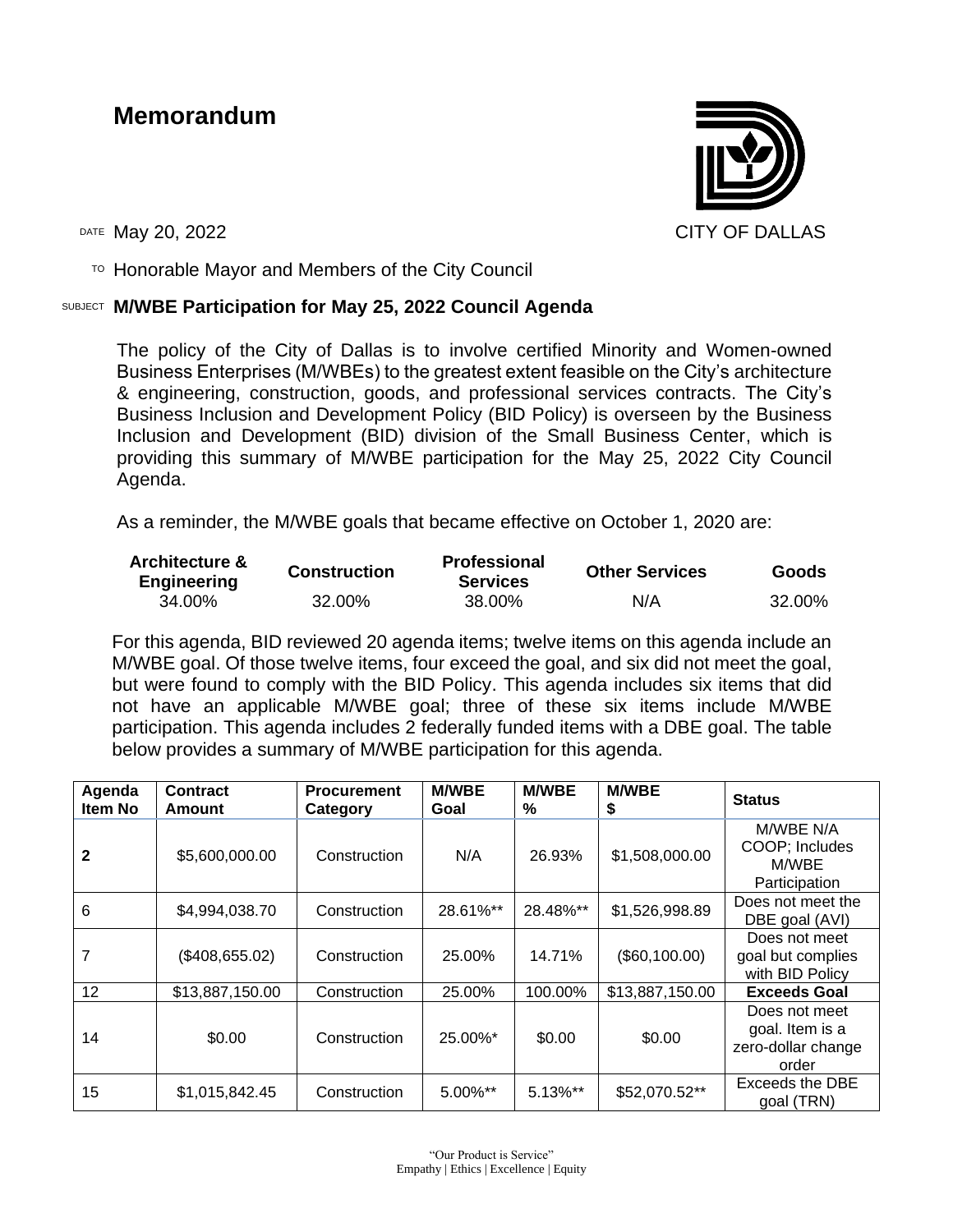#### DATE May 20, 2022

#### SUBJECT **M/WBE Participation for May 25, 2022 Council Agenda**

| Agenda<br><b>Item No</b> | <b>Contract</b><br><b>Amount</b> | <b>Procurement</b><br>Category | <b>M/WBE</b><br>Goal | <b>M/WBE</b><br>$\%$ | <b>M/WBE</b><br>\$ | <b>Status</b>                                                   |
|--------------------------|----------------------------------|--------------------------------|----------------------|----------------------|--------------------|-----------------------------------------------------------------|
| 17                       | \$430,580.31                     | Architecture &<br>Engineering  | 25.66%*              | 25.67%               | \$110,548.60       | <b>Exceeds Goal</b>                                             |
| 23                       | \$1,519,536.00                   | Goods                          | 32.00%               | 0.00%                | \$0.00             | Does not meet<br>goal but complies<br>with BID Policy           |
| 24                       | \$202,606.64                     | Revenue                        | N/A                  | N/A                  | N/A                | M/WBE N/A<br>Revenue                                            |
| 25                       | \$1,120,632.50                   | <b>Other Services</b>          | N/A                  | N/A                  | N/A                | M/WBE N/A Other<br><b>Services</b>                              |
| 26                       | \$3,520,250.00                   | Goods                          | 32.00%               | 0.00%                | \$0.00             | Does not meet goal<br>but complies with<br><b>BID Policy</b>    |
| 27                       | \$1,682,984.17                   | Goods                          | 32.00%               | 0.00%                | \$0.00             | Does not meet goal<br>but complies with<br><b>BID Policy</b>    |
| 28                       | \$588,139.50                     | Goods                          | 32.00%               | 0.00%                | \$0.00             | M/WBE N/A<br>COOP                                               |
| 29                       | \$1,343,753.75                   | Goods                          | N/A                  | N/A                  | N/A                | M/WBE N/A<br><b>COOP</b>                                        |
| 30                       | \$0.00                           | <b>Other Services</b>          | 23.80*               | 0.00%                | \$0.00             | Does not meet goal<br>but complies with<br><b>BID Policy</b>    |
| 31                       | \$380,800.00                     | <b>Other Services</b>          | N/A                  | 25.66%               | \$97,713.28        | M/WBE N/A Other<br>Services; Includes<br>M/WBE<br>Participation |
| 32                       | \$3,649,371.48                   | <b>Other Services</b>          | N/A                  | 100.00%              | \$3,649,371.48     | M/WBE N/A Other<br>Services; Includes<br>M/WBE<br>Participation |
| 34                       | \$13,921,735.00                  | Construction                   | 32.00%               | 34.00%               | \$4,733,389.00     | <b>Exceeds Goal</b>                                             |
| 35                       | \$5,886,800.00                   | Construction                   | 32.00%               | 13.65%               | \$803,727.00       | Does not meet goal<br>but complies with<br><b>BID Policy</b>    |
| 38                       | \$560,431.54                     | Construction                   | 32.00%               | 44.61%               | \$249,950.22       | <b>Exceeds Goal</b>                                             |

**\*This item reflects the previous BID Policy goal.**

**\*\*This item is funded through a federal grant which requires a DBE goal.**

#### **The following items do not meet the M/WBE goal, but comply with the BID Policy:**

**Agenda Item No. 7** Authorize a decrease in the construction services Contract No. CCT-2020-00013016 with Sawyers Construction, Inc., for Change Order No. 2 reducing the contractor's scope of work for the Kay Bailey Hutchison Convention Center Dallas Elevator and Escalator Modernization project located at 650 South Griffin Street - Not to exceed (\$408,655.02) from \$6,503,498.00 to \$6,094,842.98 - Financing Convention Center Construction Fund. The overall M/WBE participation on this item is 14.71% on a 25.00% goal.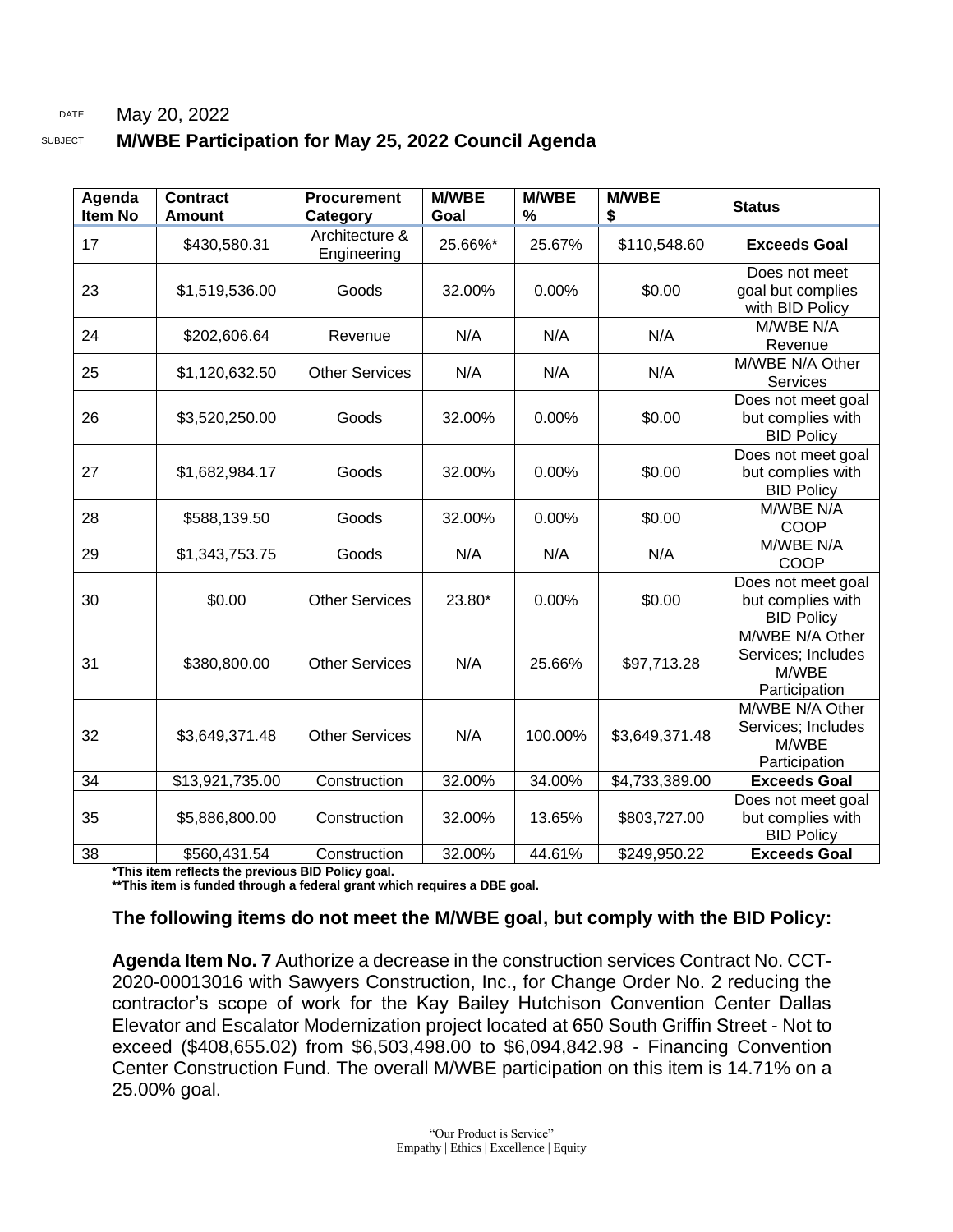#### DATE May 20, 2022 SUBJECT **M/WBE Participation for May 25, 2022 Council Agenda**

**Agenda Item No. 23** Authorize a three-year master agreement for the purchase of valves, valve parts, and accessories for the Water Utilities Department. The valve, valve parts, and accessories will be shipped directly from the manufacturer resulting in 0.00% participation on a 32.00% M/WBE goal.

**Agenda Item No. 26** Authorize a three-year service price agreement for the maintenance and repair of butterfly valve actuators for the Water Utilities Department and a three-year master agreement for the purchase of butterfly valves, parts, and actuators for the Water Utilities Department. The butterfly valve actuators will be shipped directly from the manufacturer resulting in 0.00% participation on a 32.00% M/WBE goal.

**Agenda Item No. 27** Authorizes a three-year master agreement for the purchase of fitness and exercise equipment for various City departments with Comm - Fit Holdings, LLC, Fit Supply, LLC, Marathon Fitness, Tuff Tread, and Service First in the estimated amount of \$92,750.00. The equipment will be shipped directly from the manufacturer resulting in 0.00% participation on a 32.00% M/WBE goal.

**Agenda Item No. 30** Authorize Supplemental Agreement No. 1 to exercise the first of two, one-year renewal options, to the service contract with Standard Insurance Company to provide voluntary insurance benefits to employees and eligible retirees, a self-funded vendor-administered Employee Benefits Program**.** This service contract presented no opportunities for M/WBE subcontractors.

#### **Agenda Item No. 35**

Authorize a construction services contract for the installation of erosion control improvements at 8 locations and an increase in appropriations to Austin Filter Systems, Inc. The overall M/WBE participation on this item is 13.65% on a 32.00% goal.

#### **Local Businesses**

The table below provides the count of businesses by location for prime contractors and M/WBE subcontractors. There are a total of 32 prime contractors considered in this agenda. Four agenda items have more than one prime contractor. The local status for each prime contractor and the percentage of local workforce is also included in the agenda information sheet.

| Vendor           |    | Local  |              | <b>Non-Local</b> | <b>Total</b> |
|------------------|----|--------|--------------|------------------|--------------|
| <b>Prime</b>     |    | 21.88% | 78.12%<br>25 |                  | 32           |
| <b>M/WBE Sub</b> | 15 | 30.61% | 34           | 69.39%           | 49           |

Please feel free to contact me if you have any questions or should you require additional information.

> "Our Product is Service" Empathy | Ethics | Excellence | Equity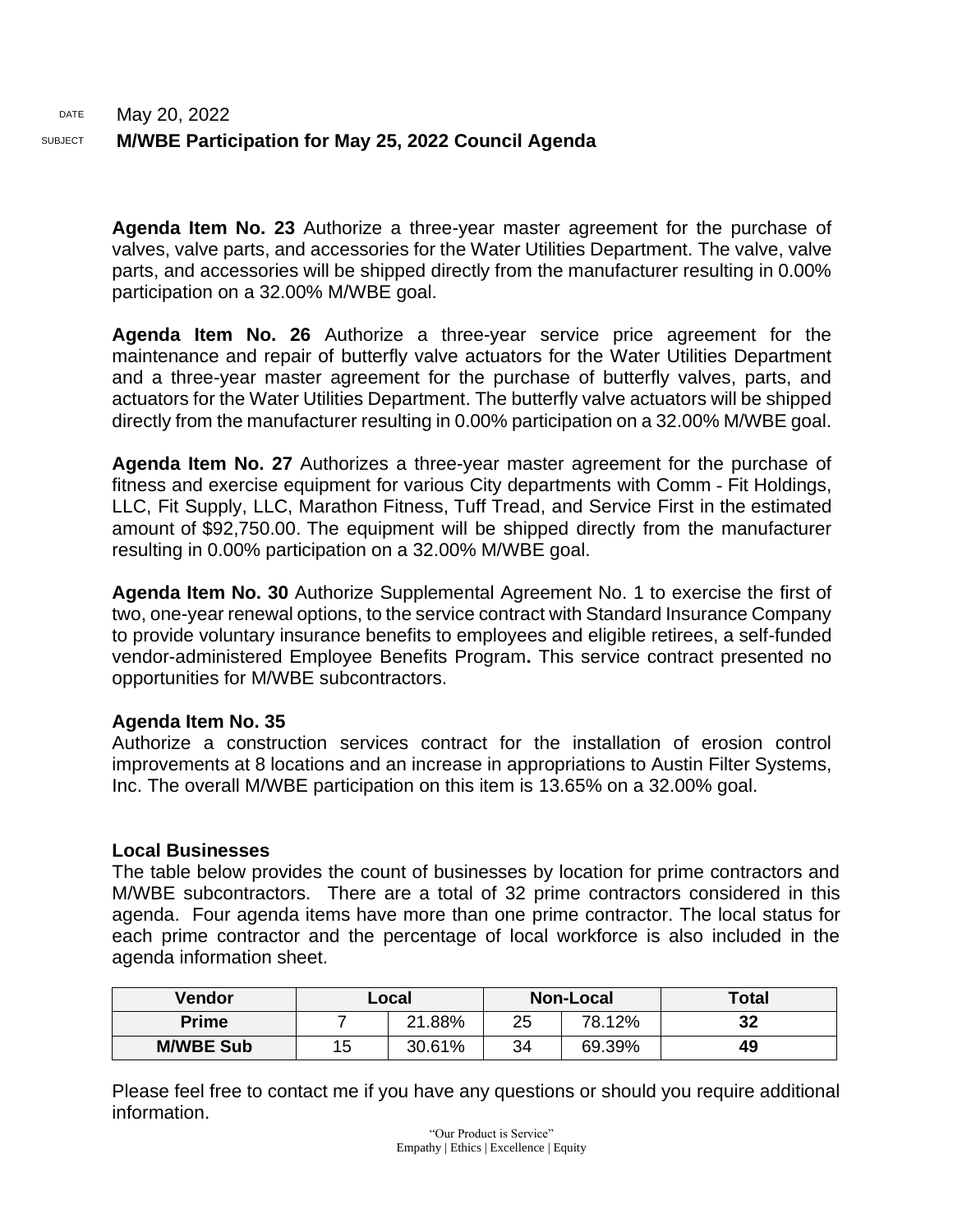Kimberly Bizor Tolbert Deputy City Manager

c: T.C. Broadnax, City Manager Chris Caso, City Attorney Mark Swann, City Auditor Bilierae Johnson, City Secretary Preston Robinson, Administrative Judge Jon Fortune, Deputy City Manager

Majed A. Al-Ghafry, Assistant City Manager M. Elizabeth (Liz) Cedillo-Pereira, Assistant City Manager Robert Perez, Interim Assistant City Manager Carl Simpson, Interim Assistant City Manager M. Elizabeth Reich, Chief Financial Officer Genesis Gavino, Chief of Staff/Office of Resilience Directors and Assistant Directors

"Our Product is Service" Empathy | Ethics | Excellence | Equity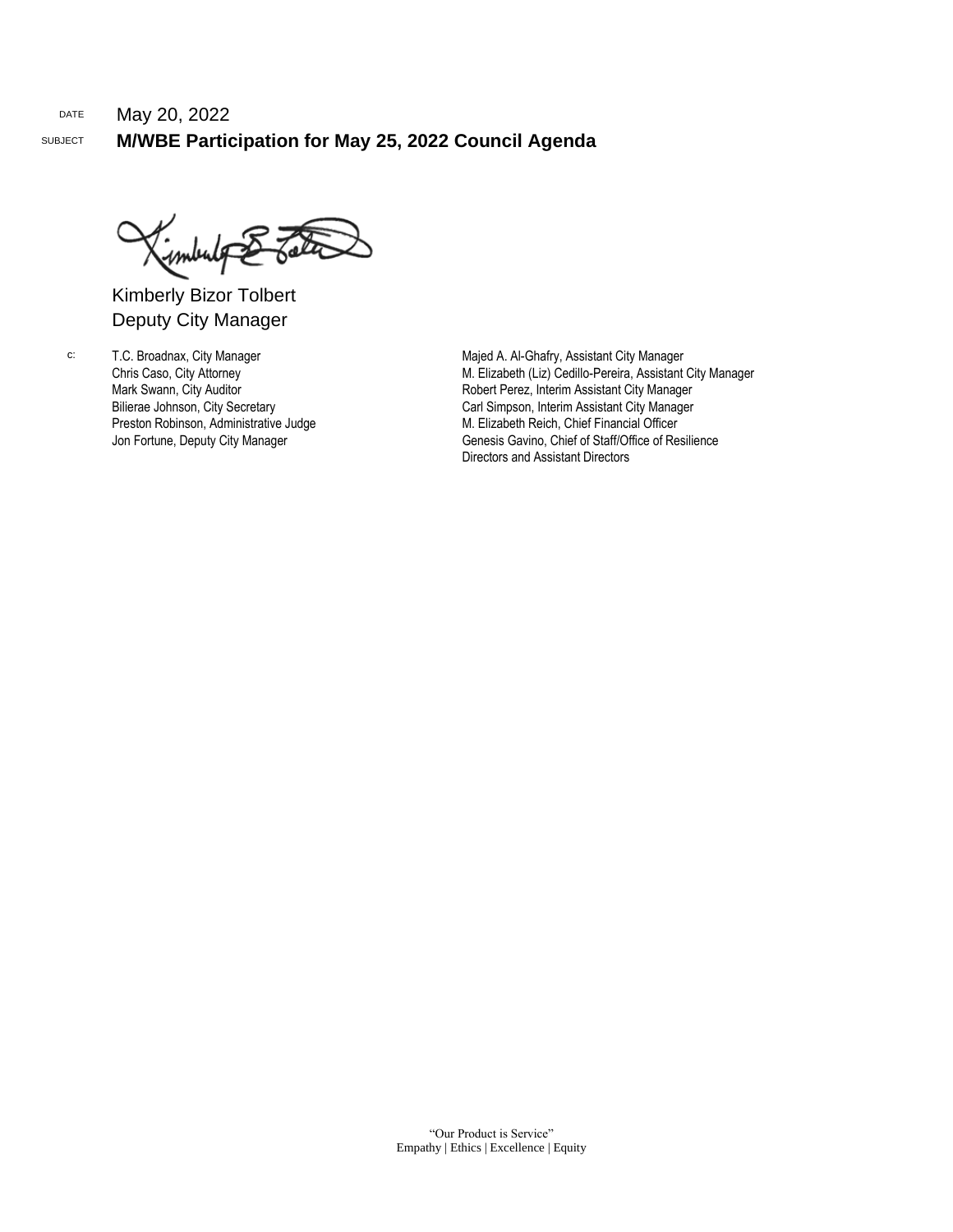

| <b>Agenda Item</b><br>#                                                  | <b>Contract Amount</b>                                        | <b>Procurement</b><br>Category                                                                                  | <b>M/WBE</b><br>Goal | M/WBE %                                                               | <b>M/WBE \$</b> |  |  |  |
|--------------------------------------------------------------------------|---------------------------------------------------------------|-----------------------------------------------------------------------------------------------------------------|----------------------|-----------------------------------------------------------------------|-----------------|--|--|--|
| 22-951<br>2                                                              | \$5,600,000.00                                                | Construction                                                                                                    | N/A                  | This Item<br>26.93%<br>WF, HM<br>Overall Item<br>22.50%<br>BM, HM, WF | \$1,508,000.00  |  |  |  |
| Subject:                                                                 |                                                               | Authorize an increase in the construction services contract with TDIndustries to provide heating,               |                      |                                                                       |                 |  |  |  |
|                                                                          |                                                               | ventilation and air conditioning system installation and services at City facilities, through the National      |                      |                                                                       |                 |  |  |  |
|                                                                          |                                                               | Cooperative Purchasing Alliance Contract No. 02-92 - Not to exceed \$5,600,000.00, from                         |                      |                                                                       |                 |  |  |  |
|                                                                          |                                                               | \$22,400,000.00 to \$28,000,000.00 - Financing: Coronavirus State and Local Fiscal Recovery Funds               |                      |                                                                       |                 |  |  |  |
|                                                                          |                                                               | (\$4,000,000.00) and Capital Construction Fund (\$1,600,000.00) (subject to annual appropriations)              |                      |                                                                       |                 |  |  |  |
|                                                                          | prime contractor is subcontracting with certified M/WBEs.     | The Business Inclusion and Development Policy does not apply to Cooperative Purchasing Agreements, however, the |                      |                                                                       |                 |  |  |  |
|                                                                          | Supplement Agreement No. 1 - 22.50% Overall Participation     |                                                                                                                 |                      |                                                                       |                 |  |  |  |
| Lysync, L, BM, 3.88% - General                                           |                                                               |                                                                                                                 |                      |                                                                       |                 |  |  |  |
|                                                                          | Freedom Heating and Air LLC, L, WF, 12.81% - HVAC             |                                                                                                                 |                      |                                                                       |                 |  |  |  |
|                                                                          | JF Filtration, L, HM, 3.54% - Filtration and IAQ Installation |                                                                                                                 |                      |                                                                       |                 |  |  |  |
|                                                                          |                                                               | Axium Electric Corp dba Automated Control, NL, WF, 1.93% - HVAC Controls                                        |                      |                                                                       |                 |  |  |  |
|                                                                          | Allen and Company, NL, WF, 0.34% - Environmental Services     |                                                                                                                 |                      |                                                                       |                 |  |  |  |
|                                                                          | This Item - 26.93% MWBE participation                         |                                                                                                                 |                      |                                                                       |                 |  |  |  |
|                                                                          | Freedom Heating and Air LLC, L, WF, 16.07% - HVAC             |                                                                                                                 |                      |                                                                       |                 |  |  |  |
| JF Filtration, L, HM, 5.00% - Filtration and IAQ Installation            |                                                               |                                                                                                                 |                      |                                                                       |                 |  |  |  |
| Axium Electric Corp dba Automated Control, NL, WF, 5.35% - HVAC Controls |                                                               |                                                                                                                 |                      |                                                                       |                 |  |  |  |
|                                                                          | Allen and Company, NL, WF, 0.50% - Environmental Services     |                                                                                                                 |                      |                                                                       |                 |  |  |  |
|                                                                          | TDIndustries - Local; Workforce - 40.00% Local                |                                                                                                                 |                      |                                                                       |                 |  |  |  |

| Agenda Item<br>#                                   | <b>Contract Amount</b>                                                                                                                                                                                                                                                                                                                                                                                                                                                                            | <b>Procurement</b><br>Category                                                  | <b>DBE</b><br>Goal | DBE %                                                                                           | DBE \$         |  |  |  |
|----------------------------------------------------|---------------------------------------------------------------------------------------------------------------------------------------------------------------------------------------------------------------------------------------------------------------------------------------------------------------------------------------------------------------------------------------------------------------------------------------------------------------------------------------------------|---------------------------------------------------------------------------------|--------------------|-------------------------------------------------------------------------------------------------|----------------|--|--|--|
| 22-963<br>6                                        | \$4,994,038.70                                                                                                                                                                                                                                                                                                                                                                                                                                                                                    | Construction                                                                    | 28.61%             | This Item<br>28.48%<br>WF, HM, BM,<br>NF, BF<br>Overall Item<br>28.67%<br>WF, BM, HM,<br>BF, NF | \$1,526,998.89 |  |  |  |
| Subject:<br>*This item reflects previous DBE goal. | Authorize (1) an increase in the construction services contract with Flatiron Constructors, Inc. to provide<br>additional construction services for the Reconstruction of Runway 13R-31L and Taxiway C Phase I<br>Project at Dallas Love Field; and (2) an increase in appropriations in an amount not to exceed<br>\$4,994,038.70 in the 2021 AVI Commercial Paper Fund - Not to exceed \$4,994,038.70, from<br>\$124,623,248.58 to \$129,617,287.28 - Financing: 2021 AVI Commercial Paper Fund |                                                                                 |                    |                                                                                                 |                |  |  |  |
|                                                    |                                                                                                                                                                                                                                                                                                                                                                                                                                                                                                   | This contract does not meet the DBE goal, but complies with good faith efforts. |                    |                                                                                                 |                |  |  |  |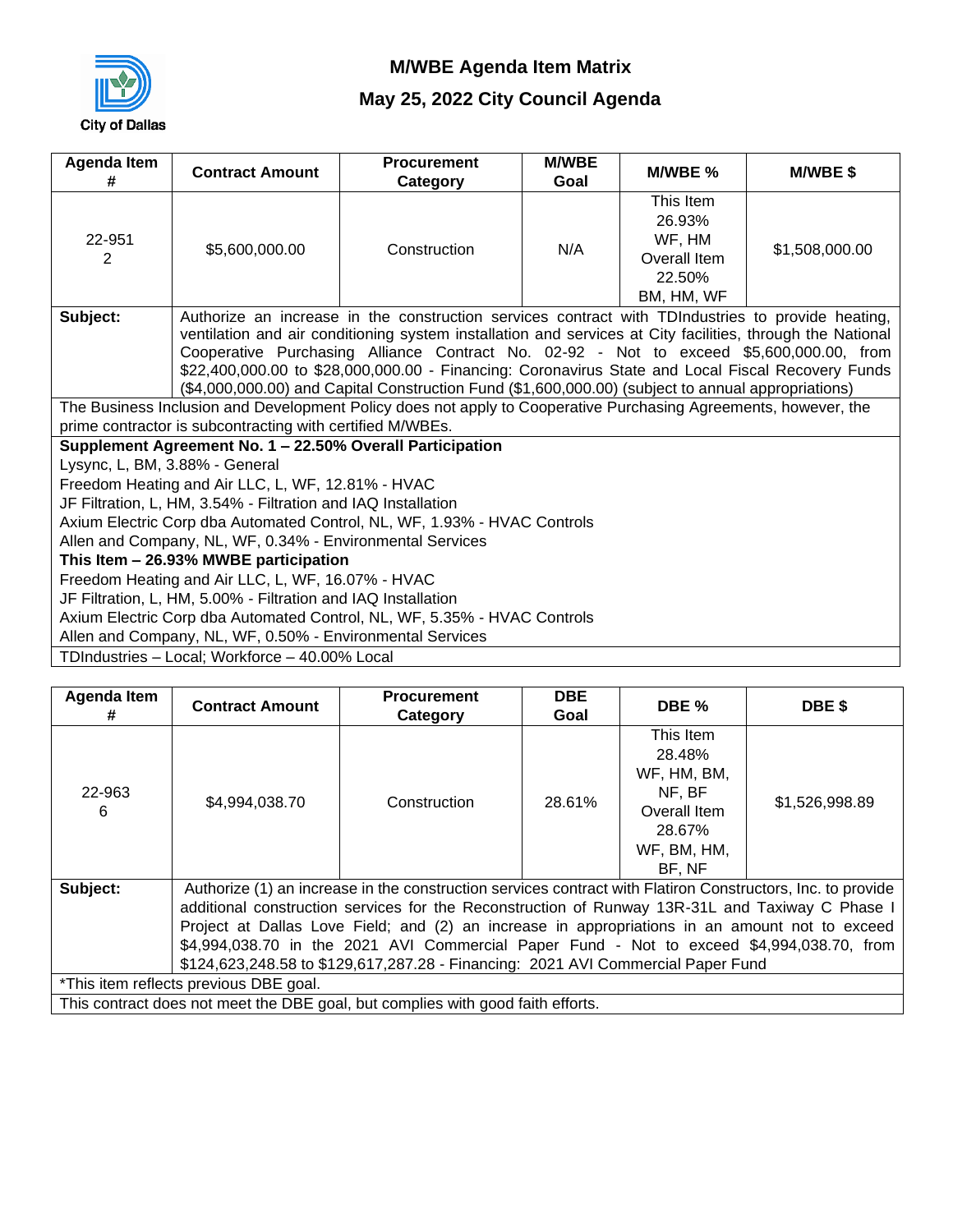

#### **May 25, 2022 City Council Agenda**

**Change Order No. 2 - 28.67% Overall DBE Participation** JRB Engineering, LLC, L, HM 2.01% - Quality control and testing McRyan Trucking, NL, WF, 7.39% - Supplier Concrete Aggregates, stone and sand, bedding materials and flex base KLP Commercial, LLC, NF, NL, 1.25% - Supplier precast inlets, manholes, structures rebar Ray's Threading & Fabrication, NL, HM, 1.96% - Supplier Fabricate dowel baskets, epoxy coated dowels SB Fleet-Lube, NL, WF, 0.72% - Fuel Panther Creel Transportation, Inc, NL, WF, 4.98% - Hauling A Brothers Milling LLC, NL, HM, 0.77% - Milling Asphalt EPCS Environmental, NL, BF, 1.43% - Concrete Crushing Brooklyn Sweeps, Inc, NL, BM, 2.17% - Sweeping C&C Traffic Control LLC, NL, BM, 53% - Flagging & Gate Guards Airport Lighting Systems, NL, WF, 1.28% - Electrical Materials GJ Seeding, LLC, NL, HM, 1.84% - Erosion control and landscape Magnum Manhole & Underground, L, WF, 0.1% - Storm Drain CCTV Universal Fence Company, NL, WF, 0.23% - Fencing and Gates **This Item – 28.48% DBE Participation** JRB Engineering, LLC, L, HM, 2.06% - Quality control and testing McRyan Trucking, NL, WF, 8.35% - Supplier Concrete Aggregates, stone and sand, bedding materials and flex base KLP Commercial, LLC, NL, WF, 2.05% - Supplier precast inlets, manholes, structures rebar Underground Support Services, LLC, NL, WF, 1.19% - support Ray's Threading & Fabrication, NL, WF, 1.35% - Supplier Fabricate dowel baskets, epoxy coated dowels SB Fleet-Lube, NL, WF, 0.90% - Fuel Panther Creel Transportation, Inc, NL, WF, 0.00% - Hauling A Brothers Milling LLC, NL, WF, 0.61% - Milling Asphalt Blue Chip Services, LLC, NL, BM, 0.23% - Flagging EPCS Environmental, BF, NL, 1.10% - Concrete Crushing Brooklyn Sweeps, Inc BM, NL, 2.17% - Sweeping C&C Traffic Control LLC, NL, WF, 0.0049% - Flagging & Gate Guards Airport Lighting Systems, NL, WF, 1.28% - Electrical Materials GJ Seeding, LLC, NL, HM, 0.89% - Erosion control and landscape Magnum Manhole & Underground, L, WF, 0.01% - Storm Drain CCTV Universal Fence Company, NL, WF, 0.01% - Fencing and Gates Hanna Surveying and Engineering NL, WF, 0.23% - Surveying Royal Electric via Airport Lighting Systems, NL, WF, 1.22% - Lighting EJT Trucking, NL, BM, 6.34% - Trucking Flatirons Constructors, Inc.–Non-local; Workforce – 0.00% Local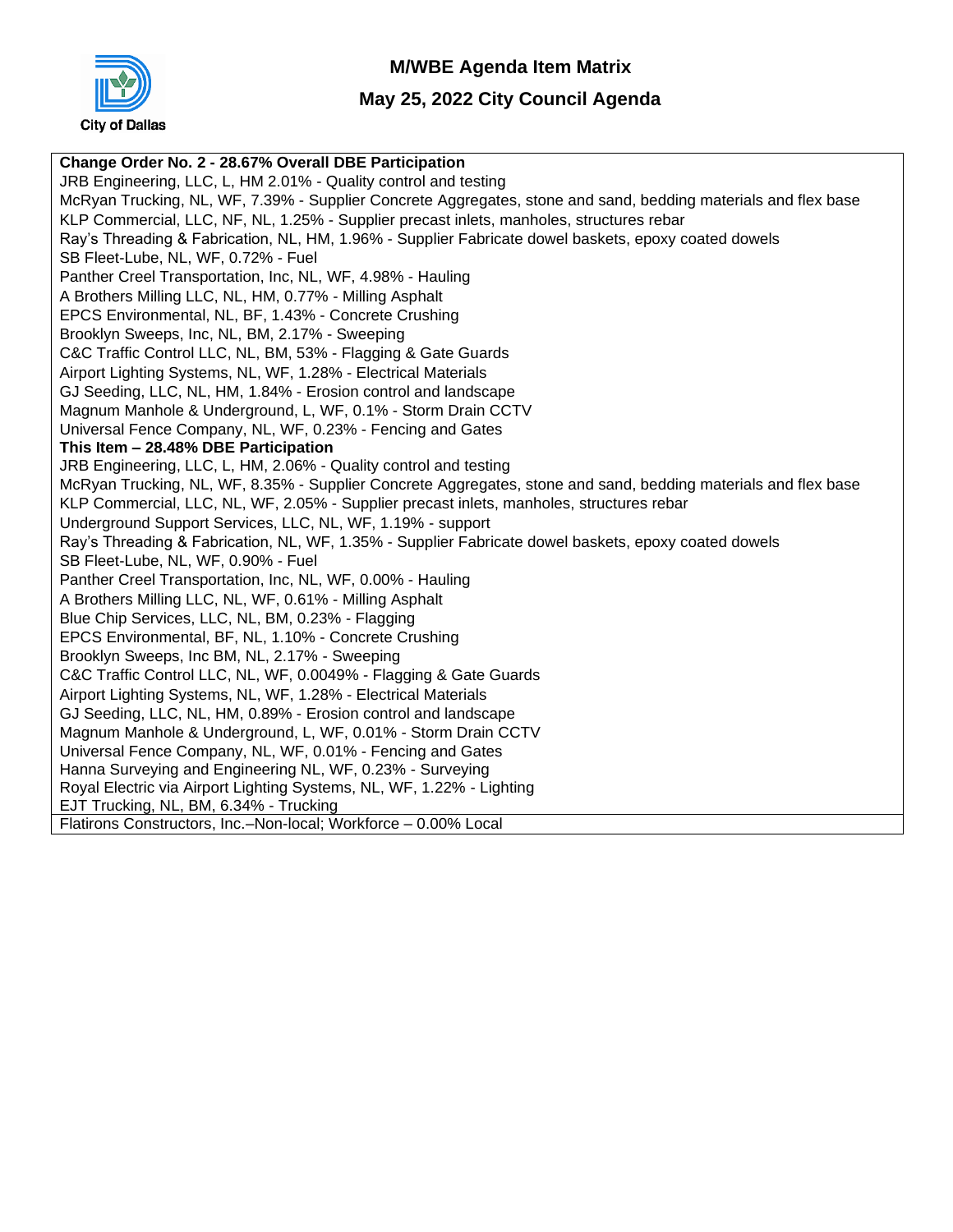

| Agenda Item<br>#                                        | <b>Contract Amount</b>                                                                        | <b>Procurement</b><br>Category                                                                          | <b>M/WBE</b><br>Goal | M/WBE %      | <b>M/WBE \$</b> |  |  |  |
|---------------------------------------------------------|-----------------------------------------------------------------------------------------------|---------------------------------------------------------------------------------------------------------|----------------------|--------------|-----------------|--|--|--|
|                                                         |                                                                                               |                                                                                                         |                      | This Item    |                 |  |  |  |
| 22-639                                                  |                                                                                               |                                                                                                         |                      | 14.71%       |                 |  |  |  |
|                                                         | (\$408,655.02)                                                                                | Construction                                                                                            | 25.00%*              | WF, HM       | (\$60,100.00)   |  |  |  |
|                                                         |                                                                                               |                                                                                                         |                      | Overall Item |                 |  |  |  |
|                                                         |                                                                                               |                                                                                                         |                      | $0.00\%$     |                 |  |  |  |
| Subject:                                                | Authorize a decrease of Contract No. CCT-2020-00013016 for construction services with Sawyers |                                                                                                         |                      |              |                 |  |  |  |
|                                                         |                                                                                               | Construction, Inc., for Change Order No. 2 reducing the contractor's scope of work for the Kay Bailey   |                      |              |                 |  |  |  |
|                                                         |                                                                                               | Hutchison Convention Center Dallas Elevator and Escalator Modernization project located at 650 South    |                      |              |                 |  |  |  |
|                                                         |                                                                                               | Griffin Street - decreasing the contract amount by \$408,655.02 from \$6,503,498.00 to \$6,094,842.98 - |                      |              |                 |  |  |  |
|                                                         |                                                                                               | <b>Financing Convention Center Construction Fund</b>                                                    |                      |              |                 |  |  |  |
|                                                         |                                                                                               | *This item reflects previous Business Inclusion and Development Policy M/WBE goal.                      |                      |              |                 |  |  |  |
|                                                         |                                                                                               | This contract does not meet the M/WBE goal, but complies with good faith efforts.                       |                      |              |                 |  |  |  |
|                                                         | Change Order No. 2 - 0.00% Overall MWBE participation                                         |                                                                                                         |                      |              |                 |  |  |  |
|                                                         | This Item - 14.71% MWBE participation                                                         |                                                                                                         |                      |              |                 |  |  |  |
| Country Glass & Mirror, L, WF, 6.26% - Storefront Glass |                                                                                               |                                                                                                         |                      |              |                 |  |  |  |
|                                                         |                                                                                               | Sanchez Construction, NL, HM, 8.44% - Concrete, Soring, Cutting                                         |                      |              |                 |  |  |  |
|                                                         | Sawyers Construction, Inc - Local; Workforce - 25.00% Local                                   |                                                                                                         |                      |              |                 |  |  |  |

| Agenda Item<br># | <b>Contract Amount</b>                                    | <b>Procurement</b><br>Category                                                                                                                                                                                                                                                                                                                                                                                                                                                                                                                                                                                                | <b>M/WBE</b><br>Goal | M/WBE %           | <b>M/WBE \$</b> |  |  |  |
|------------------|-----------------------------------------------------------|-------------------------------------------------------------------------------------------------------------------------------------------------------------------------------------------------------------------------------------------------------------------------------------------------------------------------------------------------------------------------------------------------------------------------------------------------------------------------------------------------------------------------------------------------------------------------------------------------------------------------------|----------------------|-------------------|-----------------|--|--|--|
| 22-411<br>12     | \$13,887,150.00                                           | Construction                                                                                                                                                                                                                                                                                                                                                                                                                                                                                                                                                                                                                  | 32.00%               | 100.00%<br>HM, WF | \$13,887,150.00 |  |  |  |
| Subject:         |                                                           | Authorize a thirty-six-month construction services contract for the 2022 Dallas Sidewalk Master Plan<br>Improvements that includes water and wastewater adjustments at various locations throughout the City<br>- Vescorp Construction, LLC dba Chavez Concrete Cutting, lowest responsible bidder of seven - Not to<br>exceed \$13,887,150.00 - Financing: Certificate of Obligation Funds (\$6,922,812.89), Street and Alley<br>Improvement Fund (\$5,682,577.11), General Fund (\$695,560.00), Water Construction Fund<br>(\$546,200.00) and Wastewater Construction Fund (\$40,000.00) (subject to annual appropriations) |                      |                   |                 |  |  |  |
|                  | This contract exceeds the M/WBE goal.                     |                                                                                                                                                                                                                                                                                                                                                                                                                                                                                                                                                                                                                               |                      |                   |                 |  |  |  |
|                  |                                                           | Vescorp Construction LLC dba Chavez Concrete Cutting, L, HM, 65.00% - Concrete Improvements                                                                                                                                                                                                                                                                                                                                                                                                                                                                                                                                   |                      |                   |                 |  |  |  |
|                  | Lozano Paving LLC, L, WF, 25.00% - Labor                  |                                                                                                                                                                                                                                                                                                                                                                                                                                                                                                                                                                                                                               |                      |                   |                 |  |  |  |
|                  | Cow Town Redi Mix Inc, NL, WF, 10.00% - Concrete Supplier |                                                                                                                                                                                                                                                                                                                                                                                                                                                                                                                                                                                                                               |                      |                   |                 |  |  |  |
|                  |                                                           | Vescorp Construction LLC dba Chavez Concrete Cutting, - Local; Workforce - 56.00% Local                                                                                                                                                                                                                                                                                                                                                                                                                                                                                                                                       |                      |                   |                 |  |  |  |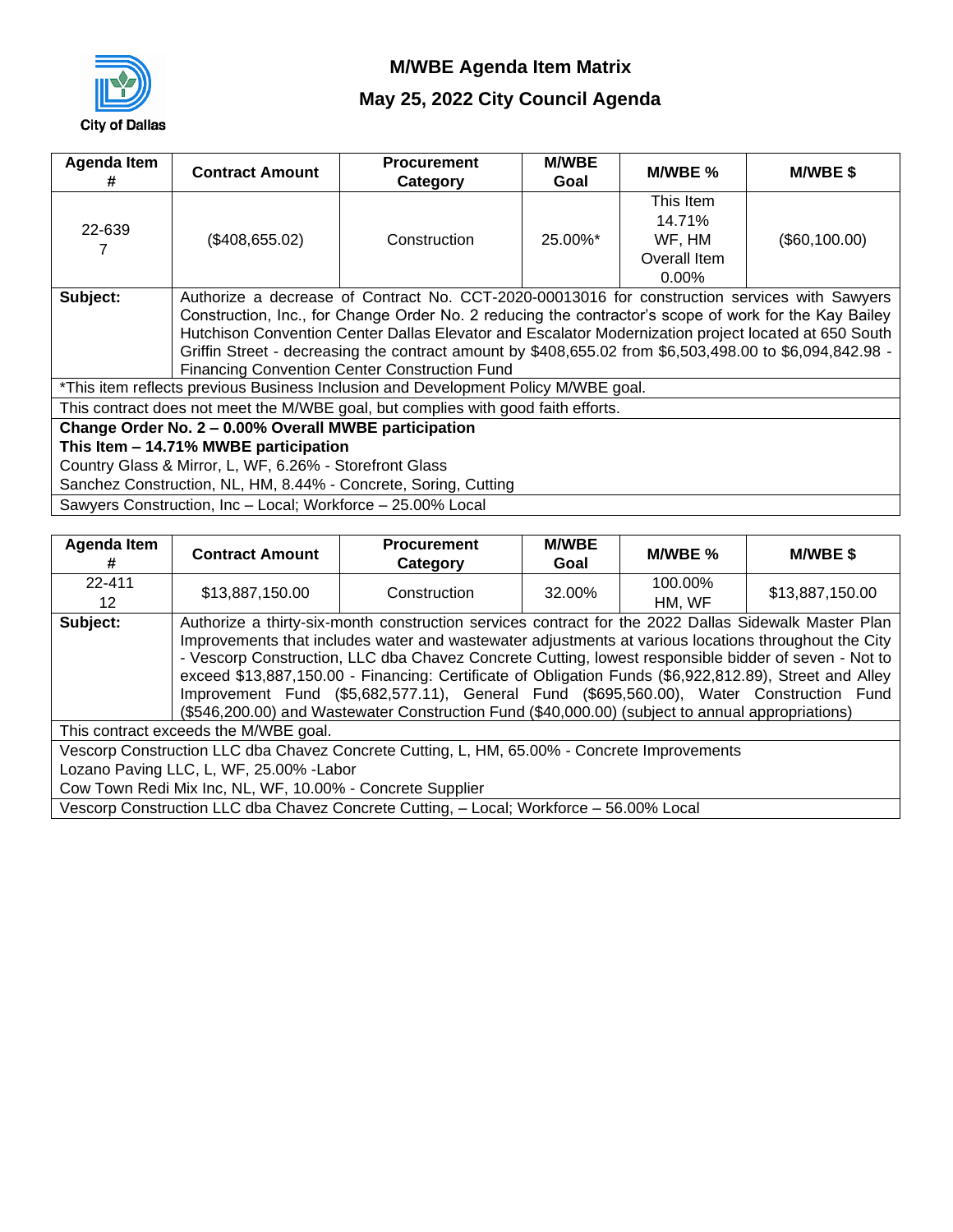

| <b>Agenda Item</b><br>#                                                                                                                                                                                                                                                                                                                                                                                                                                   | <b>Contract Amount</b>                                           | <b>Procurement</b><br>Category                                                     | <b>M/WBE</b><br>Goal | M/WBE %                                      | <b>M/WBE \$</b> |  |  |  |
|-----------------------------------------------------------------------------------------------------------------------------------------------------------------------------------------------------------------------------------------------------------------------------------------------------------------------------------------------------------------------------------------------------------------------------------------------------------|------------------------------------------------------------------|------------------------------------------------------------------------------------|----------------------|----------------------------------------------|-----------------|--|--|--|
| 22-1051<br>14                                                                                                                                                                                                                                                                                                                                                                                                                                             | \$0.00                                                           | Construction                                                                       | 25.00%*              | This Item<br>0.00%<br>Overall Item<br>33.53% | \$0.00          |  |  |  |
| Subject:<br>Authorize Change Order No. 2 to the construction services contract with Heritage Materials, LLC to<br>authorize reducing General Fund capacity by \$5,649,587.95 and Street and Alley Improvement Fund by<br>\$5,649,587.95 and increasing Certificate of Obligation funding by \$11,299,175.90 for a zero-dollar<br>change order, keeping the contract amount at \$193,566,066.60 - Financing: 2022 Certificate of<br><b>Obligation Fund</b> |                                                                  |                                                                                    |                      |                                              |                 |  |  |  |
|                                                                                                                                                                                                                                                                                                                                                                                                                                                           |                                                                  | *This item reflects previous Business Inclusion and Development Policy M/WBE goal. |                      |                                              |                 |  |  |  |
|                                                                                                                                                                                                                                                                                                                                                                                                                                                           | This contract does not meet the M/WBE goal, this is a reduction. |                                                                                    |                      |                                              |                 |  |  |  |
|                                                                                                                                                                                                                                                                                                                                                                                                                                                           | Change Order No.2 - 33.53% Overall MWBE Participation            |                                                                                    |                      |                                              |                 |  |  |  |
|                                                                                                                                                                                                                                                                                                                                                                                                                                                           | RoadMaster Striping, LLC, NL, HM, 1.08% - Pavement Marking       |                                                                                    |                      |                                              |                 |  |  |  |
|                                                                                                                                                                                                                                                                                                                                                                                                                                                           | Oynx Paving & Utility Company, L, BM, 3.36% - Concrete Paving    |                                                                                    |                      |                                              |                 |  |  |  |
|                                                                                                                                                                                                                                                                                                                                                                                                                                                           | Carfenas Total Concrete, Inc, L, HM, 0.52% - Concrete Paving     | Estrada Ready Mix Concrete, LLC, L, HM, 0.26% - Concrete Paving                    |                      |                                              |                 |  |  |  |
|                                                                                                                                                                                                                                                                                                                                                                                                                                                           | Compaz Concrete Inc, L, HM, 2.32% - Concrete Paving              |                                                                                    |                      |                                              |                 |  |  |  |
|                                                                                                                                                                                                                                                                                                                                                                                                                                                           | HZ Paving Construction LLC, L, HM, 7.75% - Concrete Paving       |                                                                                    |                      |                                              |                 |  |  |  |
|                                                                                                                                                                                                                                                                                                                                                                                                                                                           | RC Paving, Inc, L, HM, 7.75% - Concrete Paving                   |                                                                                    |                      |                                              |                 |  |  |  |
|                                                                                                                                                                                                                                                                                                                                                                                                                                                           |                                                                  |                                                                                    |                      |                                              |                 |  |  |  |
| Elite Emerald Construction, LLC, L, WF, 10.33% - Concrete Paving<br>Denali Services and Transport, LLC, L, BM, 0.05% - Trucking and Transportation                                                                                                                                                                                                                                                                                                        |                                                                  |                                                                                    |                      |                                              |                 |  |  |  |
| Statewide Trucking Corp, NL, WF, 0.05% - Trucking and Transportation                                                                                                                                                                                                                                                                                                                                                                                      |                                                                  |                                                                                    |                      |                                              |                 |  |  |  |
| Straightline Sawing & Sealing, Inc, L, BM, 0.05% - Trucking and Transportation                                                                                                                                                                                                                                                                                                                                                                            |                                                                  |                                                                                    |                      |                                              |                 |  |  |  |
|                                                                                                                                                                                                                                                                                                                                                                                                                                                           | This Item - 0.00% MWBE Participation                             |                                                                                    |                      |                                              |                 |  |  |  |
|                                                                                                                                                                                                                                                                                                                                                                                                                                                           | Heritage Materials, LLC - Non-local; Workforce - 70.00% Local    |                                                                                    |                      |                                              |                 |  |  |  |

| Agenda Item<br>#                                                                                                | <b>Contract Amount</b>                                                                                                                                                                                                                                                                                                                                                                                             | <b>Procurement</b><br>Category | <b>DBE Goal</b> | DBE %       | DBE \$      |  |
|-----------------------------------------------------------------------------------------------------------------|--------------------------------------------------------------------------------------------------------------------------------------------------------------------------------------------------------------------------------------------------------------------------------------------------------------------------------------------------------------------------------------------------------------------|--------------------------------|-----------------|-------------|-------------|--|
| 22-940<br>15                                                                                                    | \$1,015,842.45                                                                                                                                                                                                                                                                                                                                                                                                     | Construction                   | 5.00%           | 5.13%<br>WF | \$52,070.52 |  |
| Subject:                                                                                                        | Authorize a construction contract for the Dallas Union Bikeway Connector Project from Houston Street and<br>Nowitzki Way to the intersection of Harwood Street and Woodall Rodgers Freeway access road - Gibson &<br>Associates, Inc., lowest responsible bidder of two - Not to exceed \$1,015,842.45 - Financing: Texas<br>Department of Transportation Grant Fund (\$554,682.00), Bike Lane Fund (\$461,160.45) |                                |                 |             |             |  |
|                                                                                                                 | This contract exceeds the DBE goal.                                                                                                                                                                                                                                                                                                                                                                                |                                |                 |             |             |  |
| G.J. Seeding, LLC, NL, WF, 0.73% - Landscaping<br>Axis Contracting, Inc., L, WF, 4.40% - Removals and Dirt Work |                                                                                                                                                                                                                                                                                                                                                                                                                    |                                |                 |             |             |  |
|                                                                                                                 | Gibson & Associates, Inc. - Local; Workforce - 0.00% Local                                                                                                                                                                                                                                                                                                                                                         |                                |                 |             |             |  |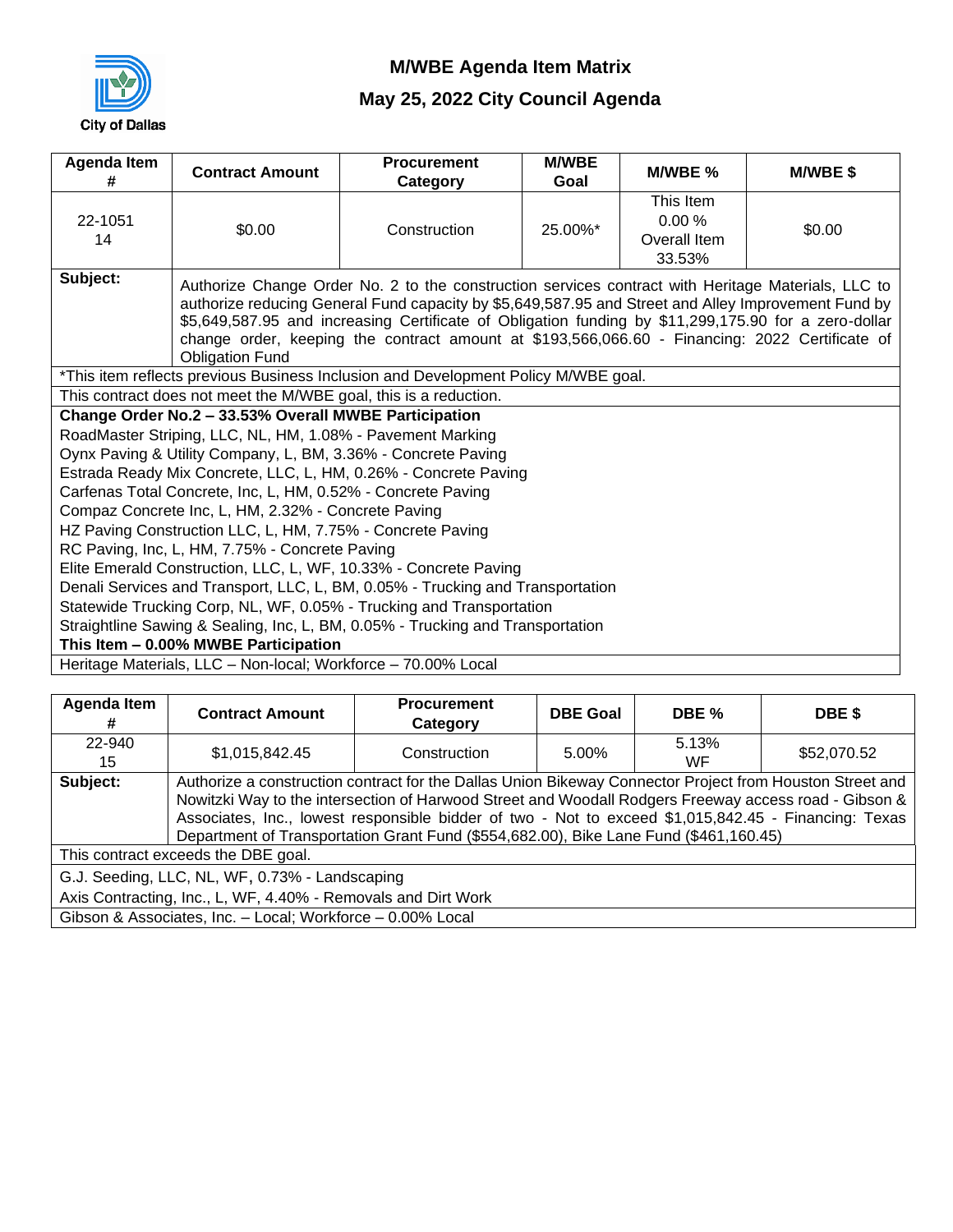

| Agenda Item<br>#                                                                                                                                                                                                                                                                                                                                                                                       | <b>Contract Amount</b>                                                                                                   | <b>Procurement</b><br>Category                                                      | <b>M/WBE</b><br>Goal | M/WBE %                                                                          | M/WBE\$      |  |  |
|--------------------------------------------------------------------------------------------------------------------------------------------------------------------------------------------------------------------------------------------------------------------------------------------------------------------------------------------------------------------------------------------------------|--------------------------------------------------------------------------------------------------------------------------|-------------------------------------------------------------------------------------|----------------------|----------------------------------------------------------------------------------|--------------|--|--|
| 22-774<br>17                                                                                                                                                                                                                                                                                                                                                                                           | \$430,580.31                                                                                                             | Architecture &<br>Engineering                                                       | 25.66%*              | This Item<br>25.67%<br>HM<br>Overall Item<br>29.15%<br>HM, BM, BF,<br>PF, HF, IM | \$110,548.60 |  |  |
| Authorize Supplemental Agreement No. 1 to the consultant contract with AECOM/AZTECA Joint Venture<br>Subject:<br>to provide additional program management and staff augmentation services to complete the 2017 Bond<br>Program horizontal projects for Streets and Transportation - Not to exceed \$430,580.31 from<br>\$7,514,491.04, to \$7,945,071.35 - Financing: Bond Program Administration Fund |                                                                                                                          |                                                                                     |                      |                                                                                  |              |  |  |
|                                                                                                                                                                                                                                                                                                                                                                                                        |                                                                                                                          | *This item reflects previous Business Inclusion and Development Policy M/WBE goal.  |                      |                                                                                  |              |  |  |
|                                                                                                                                                                                                                                                                                                                                                                                                        | This contract exceeds the M/WBE goal.                                                                                    |                                                                                     |                      |                                                                                  |              |  |  |
|                                                                                                                                                                                                                                                                                                                                                                                                        | Supplement Agreement No. 1 - 29.15% Overall Participation                                                                | Azteca Enterprise Inc, L, HM, 18.95% - General Contracting Consulting Services      |                      |                                                                                  |              |  |  |
|                                                                                                                                                                                                                                                                                                                                                                                                        |                                                                                                                          | Clifton E Miller dba Cemetrics, L, BM, 0.77% - Public Relations Consulting Services |                      |                                                                                  |              |  |  |
|                                                                                                                                                                                                                                                                                                                                                                                                        |                                                                                                                          | K Strategies Group, L, BF, 1.81% - Public Relations Consulting Services             |                      |                                                                                  |              |  |  |
|                                                                                                                                                                                                                                                                                                                                                                                                        | Foster CM Goup, NL, BM, 0.72% - Professional Services                                                                    |                                                                                     |                      |                                                                                  |              |  |  |
|                                                                                                                                                                                                                                                                                                                                                                                                        | Criado & Associates, Inc, L, HF, 5.41% - Professional Services                                                           |                                                                                     |                      |                                                                                  |              |  |  |
| HVJ North Texas - Chelliah Consultants Inc, L, IM, 0.96% - Professional Services                                                                                                                                                                                                                                                                                                                       |                                                                                                                          |                                                                                     |                      |                                                                                  |              |  |  |
| Alliance Geotechnical Group Inc, L, BM, 0.53% - Professional Services                                                                                                                                                                                                                                                                                                                                  |                                                                                                                          |                                                                                     |                      |                                                                                  |              |  |  |
|                                                                                                                                                                                                                                                                                                                                                                                                        | This Item - 25.67% M/WBE Participation<br>Azteca Enterprise Inc, L, HM, 25.67% - General Contracting Consulting Services |                                                                                     |                      |                                                                                  |              |  |  |
|                                                                                                                                                                                                                                                                                                                                                                                                        |                                                                                                                          | AECOM/AZTECA Joint Venture-Local; Workforce - 0.00% Local                           |                      |                                                                                  |              |  |  |

| Agenda Item  | <b>Contract Amount</b>                                                            | <b>Procurement</b><br>Category | <b>M/WBE</b><br>Goal | M/WBE %  | <b>M/WBE \$</b>                                                                                                                                                                                                                                                                                                                                                                                                                     |  |  |  |
|--------------|-----------------------------------------------------------------------------------|--------------------------------|----------------------|----------|-------------------------------------------------------------------------------------------------------------------------------------------------------------------------------------------------------------------------------------------------------------------------------------------------------------------------------------------------------------------------------------------------------------------------------------|--|--|--|
| 22-945<br>23 | \$1,519,536.00                                                                    | Goods                          | 32.00%               | $0.00\%$ | \$0.00                                                                                                                                                                                                                                                                                                                                                                                                                              |  |  |  |
| Subject:     | \$1,519,536 - Financing: Dallas Water Utilities Fund                              |                                |                      |          | Authorize a three-year master agreement for the purchase of valves, valve parts, and accessories for the<br>Water Utilities Department - Mueller Co., LLC. in the estimated amount of \$1,203,722, Municipal Valve &<br>Equipment Company, Inc. in the estimated amount of \$310,814, and Valve & Equipment Consultants, Inc<br>in the estimated amount of \$5,000, lowest responsible bidders of three - Total estimated amount of |  |  |  |
|              | This contract does not meet the M/WBE goal, but complies with good faith efforts. |                                |                      |          |                                                                                                                                                                                                                                                                                                                                                                                                                                     |  |  |  |
|              | Mueller Co. LLC - Non-local; Workforce 0.00% Local                                |                                |                      |          |                                                                                                                                                                                                                                                                                                                                                                                                                                     |  |  |  |
|              | Valve & Equipment Consultants, Inc. - Non-local; Workforce - 0.00% Local          |                                |                      |          |                                                                                                                                                                                                                                                                                                                                                                                                                                     |  |  |  |
|              | Municipal Valve & Equipment Company, Inc. - Non-local; Workforce - 0.00% Local    |                                |                      |          |                                                                                                                                                                                                                                                                                                                                                                                                                                     |  |  |  |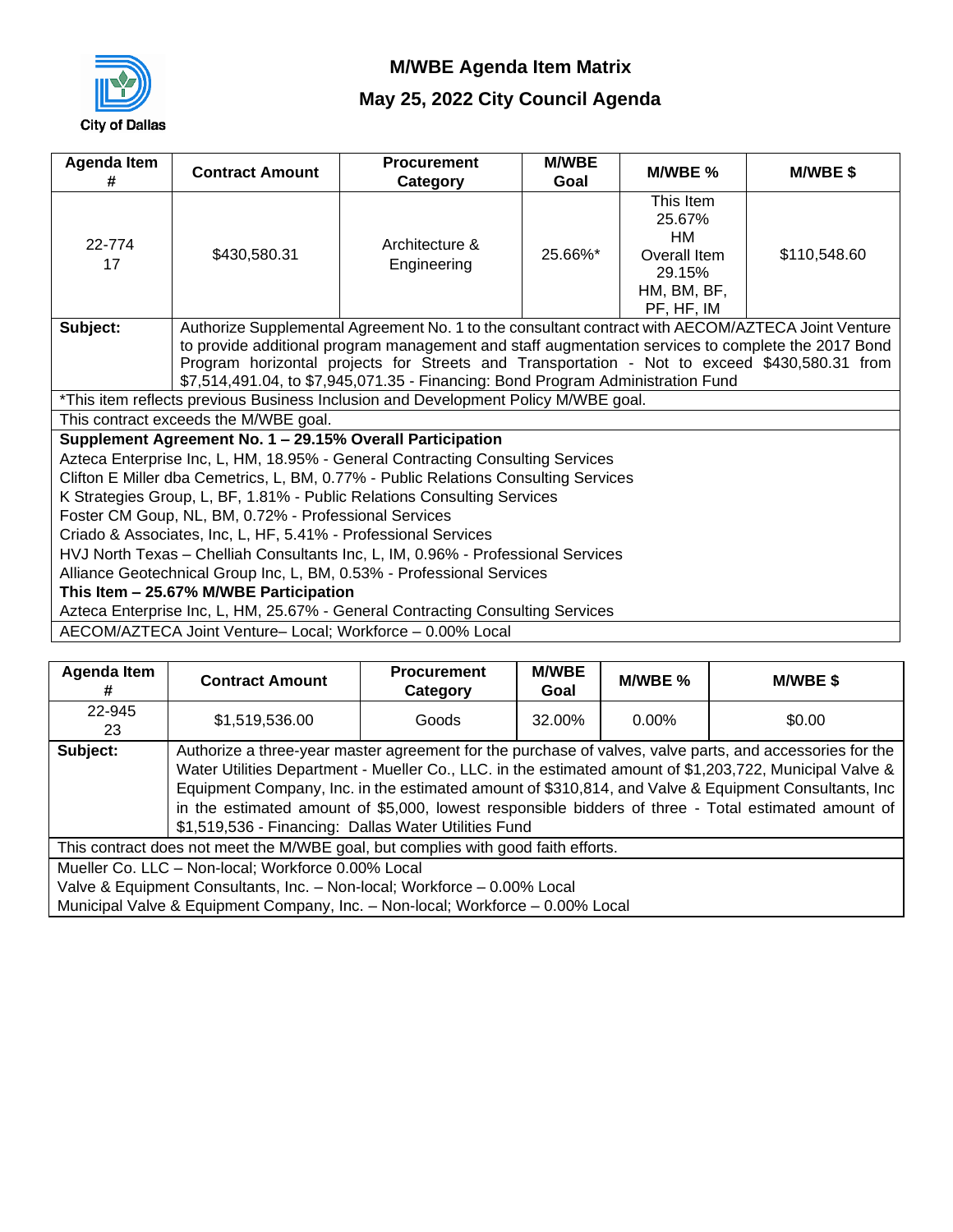

| Agenda Item  | <b>Contract Amount</b>                                                             | <b>Procurement</b><br>Category | <b>M/WBE</b><br>Goal | M/WBE % | M/WBE \$                                                                                                                                                                                                                                                                                                                                                                                                                          |
|--------------|------------------------------------------------------------------------------------|--------------------------------|----------------------|---------|-----------------------------------------------------------------------------------------------------------------------------------------------------------------------------------------------------------------------------------------------------------------------------------------------------------------------------------------------------------------------------------------------------------------------------------|
| 22-943<br>24 | \$202,606.64                                                                       | Revenue                        | N/A                  | N/A     | N/A                                                                                                                                                                                                                                                                                                                                                                                                                               |
| Subject:     | Fund (\$6,078.22)                                                                  |                                |                      |         | Authorize a five-year service contract for the collection and recycling of scrap metal materials for City<br>departments - Okon Metals, Inc., most advantageous proposer of three - Estimated annual revenue:<br>\$202,606.64 - Express Business Center Fund (\$81,042.65), Dallas Water Utilities Fund (\$81,042.65),<br>Sanitation Operation Fund (\$20,260.66), Convention and Event Services Fund (\$14,182.46), and Aviation |
|              | The Business Inclusion and Development Policy does not apply to Revenue contracts. |                                |                      |         |                                                                                                                                                                                                                                                                                                                                                                                                                                   |
|              | Okon Metals, Inc. - Local; Workforce 100.00% Local                                 |                                |                      |         |                                                                                                                                                                                                                                                                                                                                                                                                                                   |

| <b>Agenda Item</b> | <b>Contract Amount</b>                             | <b>Procurement</b><br>Category                                                                                                                                                                                                                                                                                                                                                                                                     | <b>M/WBE</b><br>Goal | $M/WEE$ % | <b>M/WBE \$</b> |
|--------------------|----------------------------------------------------|------------------------------------------------------------------------------------------------------------------------------------------------------------------------------------------------------------------------------------------------------------------------------------------------------------------------------------------------------------------------------------------------------------------------------------|----------------------|-----------|-----------------|
| 22-1091<br>25      | \$1,120,632.50                                     | <b>Other Services</b>                                                                                                                                                                                                                                                                                                                                                                                                              | N/A                  | N/A       | N/A             |
| Subject:           | \$1,120,632.50. Financing: General Fund            | Authorize a three-year service price agreement in the estimated amount of \$819,650, with one two-year<br>renewal option in a total estimated amount of \$300,982.50, as detailed in the Fiscal Information section,<br>for an executive and professional search firm for multiple areas of expertise for the Department of Human<br>Resources - GovHR USA LLC, most advantageous proposer of nineteen - Total estimated amount of |                      |           |                 |
|                    |                                                    | The Business Inclusion and Development Policy does not apply to Other Service contracts.                                                                                                                                                                                                                                                                                                                                           |                      |           |                 |
|                    | GovHR USA LLC - Non-local; Workforce - 0.00% Local |                                                                                                                                                                                                                                                                                                                                                                                                                                    |                      |           |                 |

| Agenda Item<br># | <b>Contract Amount</b>                                                            | <b>Procurement</b><br>Category | <b>M/WBE</b><br>Goal | M/WBE %  | M/WBE\$                                                                                                                                                                                                                                                                                                                                                                                                                                                                                                                                                                                                                                                                                                                                                |
|------------------|-----------------------------------------------------------------------------------|--------------------------------|----------------------|----------|--------------------------------------------------------------------------------------------------------------------------------------------------------------------------------------------------------------------------------------------------------------------------------------------------------------------------------------------------------------------------------------------------------------------------------------------------------------------------------------------------------------------------------------------------------------------------------------------------------------------------------------------------------------------------------------------------------------------------------------------------------|
| 22-936<br>26     | \$3,520,250.00                                                                    | Goods                          | 32.00%               | $0.00\%$ | \$0.00                                                                                                                                                                                                                                                                                                                                                                                                                                                                                                                                                                                                                                                                                                                                                 |
| Subject:         | Stormwater Drainage Management Fund (\$228,125)                                   |                                |                      |          | Authorize (1) a three-year service price agreement for the maintenance and repair of butterfly valve<br>actuators for the Water Utilities Department - Machining and Valve Automation dba MVA Services in the<br>estimated amount of \$1,413,250; and (2) a three-year master agreement for the purchase of butterfly<br>valves, parts, and actuators for the Water Utilities Department - Municipal Valve & Equipment Company,<br>Inc. in the estimated amount of \$1,631,000, Mueller Co., LLC in the estimated amount of \$436,000, and<br>Macaulay Controls Company in the estimated amount of \$40,000, lowest responsible bidders of seven -<br>Total estimated amount of \$3,520,250 - Financing: Dallas Water Utilities Fund (\$3,292,125) and |
|                  | This contract does not meet the M/WBE goal, but complies with good faith efforts. |                                |                      |          |                                                                                                                                                                                                                                                                                                                                                                                                                                                                                                                                                                                                                                                                                                                                                        |
|                  | Machining and Valve Automation dba MVA - Non-local; Workforce 0.00% Local         |                                |                      |          |                                                                                                                                                                                                                                                                                                                                                                                                                                                                                                                                                                                                                                                                                                                                                        |
|                  | Municipal Valve & Equipment Company, Inc. - Non-local; Workforce - 0.00% Local    |                                |                      |          |                                                                                                                                                                                                                                                                                                                                                                                                                                                                                                                                                                                                                                                                                                                                                        |
|                  | Mueller Co. LLC - Non-local; Workforce - 0.00% Local                              |                                |                      |          |                                                                                                                                                                                                                                                                                                                                                                                                                                                                                                                                                                                                                                                                                                                                                        |
|                  | Maccaulay Control Company - Non-local; Workforce - 0.00% Local                    |                                |                      |          |                                                                                                                                                                                                                                                                                                                                                                                                                                                                                                                                                                                                                                                                                                                                                        |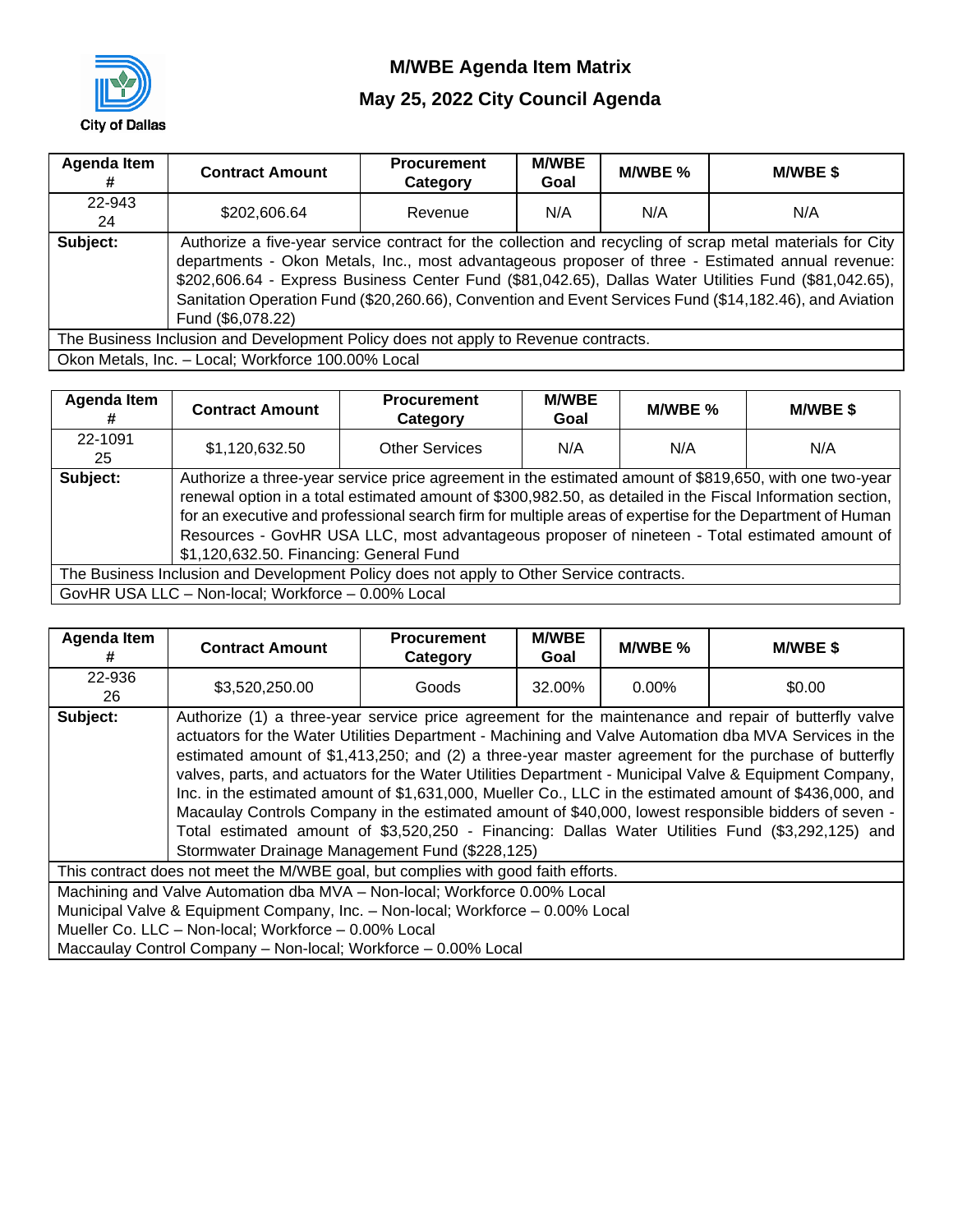

| Agenda Item<br># | <b>Contract Amount</b>                                                                                                                                                                                                                                                                                                                                                                                                           | <b>Procurement</b><br>Category                                                                                                                                                                                                                                                                                                                                                                                                                                                                                                                                                                                                                                                                                                                                                                                                                                                                                                                                                                                                                                          | <b>M/WBE</b><br>Goal | M/WBE %  | M/WBE\$ |  |  |
|------------------|----------------------------------------------------------------------------------------------------------------------------------------------------------------------------------------------------------------------------------------------------------------------------------------------------------------------------------------------------------------------------------------------------------------------------------|-------------------------------------------------------------------------------------------------------------------------------------------------------------------------------------------------------------------------------------------------------------------------------------------------------------------------------------------------------------------------------------------------------------------------------------------------------------------------------------------------------------------------------------------------------------------------------------------------------------------------------------------------------------------------------------------------------------------------------------------------------------------------------------------------------------------------------------------------------------------------------------------------------------------------------------------------------------------------------------------------------------------------------------------------------------------------|----------------------|----------|---------|--|--|
| 22-822<br>27     | \$1,682,984.17                                                                                                                                                                                                                                                                                                                                                                                                                   | Goods                                                                                                                                                                                                                                                                                                                                                                                                                                                                                                                                                                                                                                                                                                                                                                                                                                                                                                                                                                                                                                                                   | 32.00%               | $0.00\%$ | \$0.00  |  |  |
| Subject:         | <b>General Fund</b>                                                                                                                                                                                                                                                                                                                                                                                                              | Authorize (1) a three-year service price agreement for the maintenance and repair of fitness equipment<br>for various City departments - Calinmackbeau, LLC dba Service First in the estimated amount of<br>\$93,800.00 and Assembly Unlimited, Inc. in the estimated amount of \$11,440.00; and (2) a three-year<br>master agreement for the purchase of fitness and exercise equipment for various City departments -<br>Advanced Healthstyles Fitness Equipment Inc in the estimated amount of \$98,926.25, Comm - Fit<br>Holdings, LLC in the estimated amount of \$694,595.44, Fit Supply, LLC in the estimated amount of<br>\$418,316.00, Team Marathon Fitness, Inc dba Marathon Fitness in the estimated amount of \$165,356.48,<br>White Phoenix LLC dba Tuff Tread in the estimated amount of \$100,000.00, Calinmackbeau, LLC dba<br>Service First in the estimated amount of \$92,750.00, and Assembly Unlimited Inc. in the estimated amount<br>of \$7,800.00, lowest responsible bidders of eight - Total estimated amount of \$1,682,984.17 - Financing: |                      |          |         |  |  |
|                  | This contract does not meet the M/WBE goal, but complies with good faith efforts.<br>Advanced Healthstyles Fitness Equipment, Inc. - Non-local; Workforce - 0.00% Local                                                                                                                                                                                                                                                          |                                                                                                                                                                                                                                                                                                                                                                                                                                                                                                                                                                                                                                                                                                                                                                                                                                                                                                                                                                                                                                                                         |                      |          |         |  |  |
|                  | Assembly Unlimited, Inc. - Local; Workforce - 0.00% Local<br>Service First dba Calinmackbeau, LLC - Non-local; Workforce - 0.00% Local<br>Fit Supply, LLC - Non-local; Workforce - 0.00% Local<br>Team Marathon Fitness, Inc. dba Marathon Fitness - Non-local; Workforce - 0.00% Local<br>White Phoenix, LLC dba Tuff Tread - Non-local; Workforce - 0.00% Local<br>Comm-Fit Holdings, LLC - Non-local; Workforce - 0.00% Local |                                                                                                                                                                                                                                                                                                                                                                                                                                                                                                                                                                                                                                                                                                                                                                                                                                                                                                                                                                                                                                                                         |                      |          |         |  |  |

| Agenda Item   | <b>Contract Amount</b>                              | <b>Procurement</b><br>Category                                                                                                                                                                                                                                                                  | <b>M/WBE</b><br>Goal | M/WBE % | <b>M/WBE \$</b> |
|---------------|-----------------------------------------------------|-------------------------------------------------------------------------------------------------------------------------------------------------------------------------------------------------------------------------------------------------------------------------------------------------|----------------------|---------|-----------------|
| 22-1092<br>28 | \$588,139.50                                        | Goods                                                                                                                                                                                                                                                                                           | N/A                  | N/A     | N/A             |
| Subject:      |                                                     | Authorize the purchase of traffic monitoring cameras and related equipment for the Department of<br>Transportation with AM Signal, LLC through The Local Government Purchasing Cooperative (BuyBoard)<br>agreement - Not to exceed \$588,139.50 - Financing: Traffic Signal Retiming Grant Fund |                      |         |                 |
|               |                                                     | The Business Inclusion and Development Policy does not apply to Cooperative Purchasing Agreements.                                                                                                                                                                                              |                      |         |                 |
|               | AM Signal, LLC - Non-local; Workforce - 0.00% Local |                                                                                                                                                                                                                                                                                                 |                      |         |                 |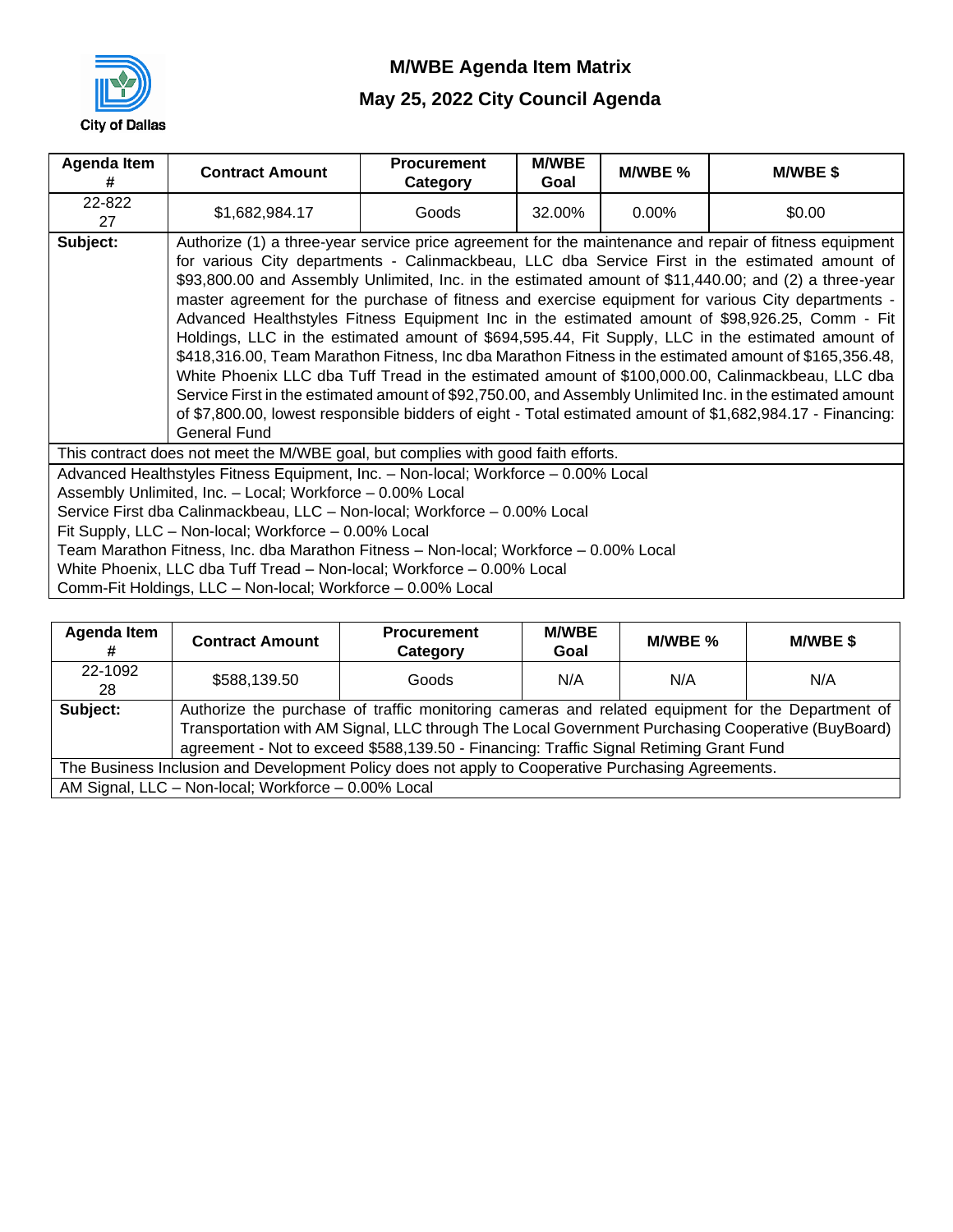

| <b>Agenda Item</b><br># | <b>Contract Amount</b>                              | <b>Procurement</b><br>Category                                                                                                                                                                               | <b>M/WBE</b><br>Goal | M/WBE % | M/WBE \$ |  |  |  |
|-------------------------|-----------------------------------------------------|--------------------------------------------------------------------------------------------------------------------------------------------------------------------------------------------------------------|----------------------|---------|----------|--|--|--|
| 22-1116<br>29           | \$1,343,753.75                                      | Goods                                                                                                                                                                                                        | N/A                  | N/A     | N/A      |  |  |  |
| Subject:                |                                                     | Authorize (1) the purchase of twenty-five ballistic shields for the Police Department with Galls, LLC dba                                                                                                    |                      |         |          |  |  |  |
|                         |                                                     | Red the Uniform Tailor through The Local Government Purchasing Cooperative (BuyBoard) agreement                                                                                                              |                      |         |          |  |  |  |
|                         |                                                     | in the amount of \$166,880.00; and (2) a two-year master agreement for the purchase of protective gas                                                                                                        |                      |         |          |  |  |  |
|                         |                                                     | masks and related parts for the Police Department with Safeware, Inc. through the Omnia Partners                                                                                                             |                      |         |          |  |  |  |
|                         |                                                     |                                                                                                                                                                                                              |                      |         |          |  |  |  |
|                         |                                                     | cooperative agreement in an estimated amount of \$1,176,873.75 - Total not to exceed \$1,343,753.75 -<br>Financing: General Fund (\$771,809.92), 2020 Homeland Security-Urban Area Security Initiative 20-22 |                      |         |          |  |  |  |
|                         |                                                     | (\$384,656.25), 2021 Homeland Security-Urban Area Security Initiative 21-23 (\$100,177.08) and                                                                                                               |                      |         |          |  |  |  |
|                         |                                                     | Coronavirus State and Local Fiscal Recovery Funds (\$87,110.50)                                                                                                                                              |                      |         |          |  |  |  |
|                         |                                                     | The Business Inclusion and Development Policy does not apply to Cooperative Purchasing Agreements.                                                                                                           |                      |         |          |  |  |  |
|                         | Galls, Inc. - Non-local; Workforce - 0.00% Local    |                                                                                                                                                                                                              |                      |         |          |  |  |  |
|                         | Safeware, Inc. - Non-local; Workforce - 0.00% Local |                                                                                                                                                                                                              |                      |         |          |  |  |  |

| Agenda Item<br># | <b>Contract Amount</b> | <b>Procurement</b><br>Category                                                                                                                                                                                                                                                                                                                                                                             | <b>M/WBE</b><br>Goal | M/WBE %  | <b>M/WBE \$</b> |
|------------------|------------------------|------------------------------------------------------------------------------------------------------------------------------------------------------------------------------------------------------------------------------------------------------------------------------------------------------------------------------------------------------------------------------------------------------------|----------------------|----------|-----------------|
| 22-1132<br>30    | \$0.00                 | <b>Other Services</b>                                                                                                                                                                                                                                                                                                                                                                                      | 23.80%*              | $0.00\%$ | \$0.00          |
| Subject:         | deductions)            | Authorize Supplemental Agreement No. 1 to exercise the first of two, one-year renewal options, to<br>the service contract with Standard Insurance Company to provide voluntary insurance benefits to<br>employees and eligible retirees, a self-funded vendor-administered Employee Benefits Program - No<br>cost consideration to the City (to be funded by employee and retiree premiums through payroll |                      |          |                 |
|                  |                        | *This item reflects previous Business Inclusion and Development Policy M/WBE goal.                                                                                                                                                                                                                                                                                                                         |                      |          |                 |
|                  |                        | This contract does not meet the M/WBE goal, but complies with good faith efforts.                                                                                                                                                                                                                                                                                                                          |                      |          |                 |
|                  |                        | Standard Insurance Company - Non-local; Workforce - 2.55% Local                                                                                                                                                                                                                                                                                                                                            |                      |          |                 |

| Agenda Item<br># | <b>Contract Amount</b>                                                                                  | <b>Procurement</b><br>Category                                                                             | <b>M/WBE</b><br>Goal | M/WBE %                                                   | <b>M/WBE \$</b> |  |  |
|------------------|---------------------------------------------------------------------------------------------------------|------------------------------------------------------------------------------------------------------------|----------------------|-----------------------------------------------------------|-----------------|--|--|
| 22-1096<br>31    | \$380,800.00                                                                                            | <b>Other Services</b>                                                                                      | N/A                  | Overall Item<br>25.70%<br>ВF<br>This item<br>25.66%<br>ВF | \$97,713.28     |  |  |
| Subject:         | Authorize Supplemental Agreement No. 2 to increase the service contract with Mission Critical Partners, |                                                                                                            |                      |                                                           |                 |  |  |
|                  |                                                                                                         | LLC. for professional radio engineering services to assist in the installation of a replacement P25        |                      |                                                           |                 |  |  |
|                  |                                                                                                         | compliant radio system for the Department of Information and Technology Services - Not to exceed           |                      |                                                           |                 |  |  |
|                  |                                                                                                         | \$380,800, from \$2,874,101.73 to \$3,254,901.73 - Financing: Communication Service Fund                   |                      |                                                           |                 |  |  |
|                  |                                                                                                         | The Business Inclusion and Development Policy does not apply to Other Service contracts, however the prime |                      |                                                           |                 |  |  |
|                  | contractor is subcontracting with certified M/WBEs.                                                     |                                                                                                            |                      |                                                           |                 |  |  |
|                  |                                                                                                         | Supplemental Agreement No. 3 - 25.70% Overall Participation                                                |                      |                                                           |                 |  |  |
|                  | Apex Engineered Solutions, LLC, L, BF, 25.70% - Engineering                                             |                                                                                                            |                      |                                                           |                 |  |  |
|                  | This Item - 25.66% MWBE participation                                                                   |                                                                                                            |                      |                                                           |                 |  |  |
|                  | Apex Engineered Solutions, LLC, BF, L, 25.66% - Engineering                                             |                                                                                                            |                      |                                                           |                 |  |  |
|                  |                                                                                                         | Mission Critical Partners, LLC. - Non-local; Workforce - 1.00% Local                                       |                      |                                                           |                 |  |  |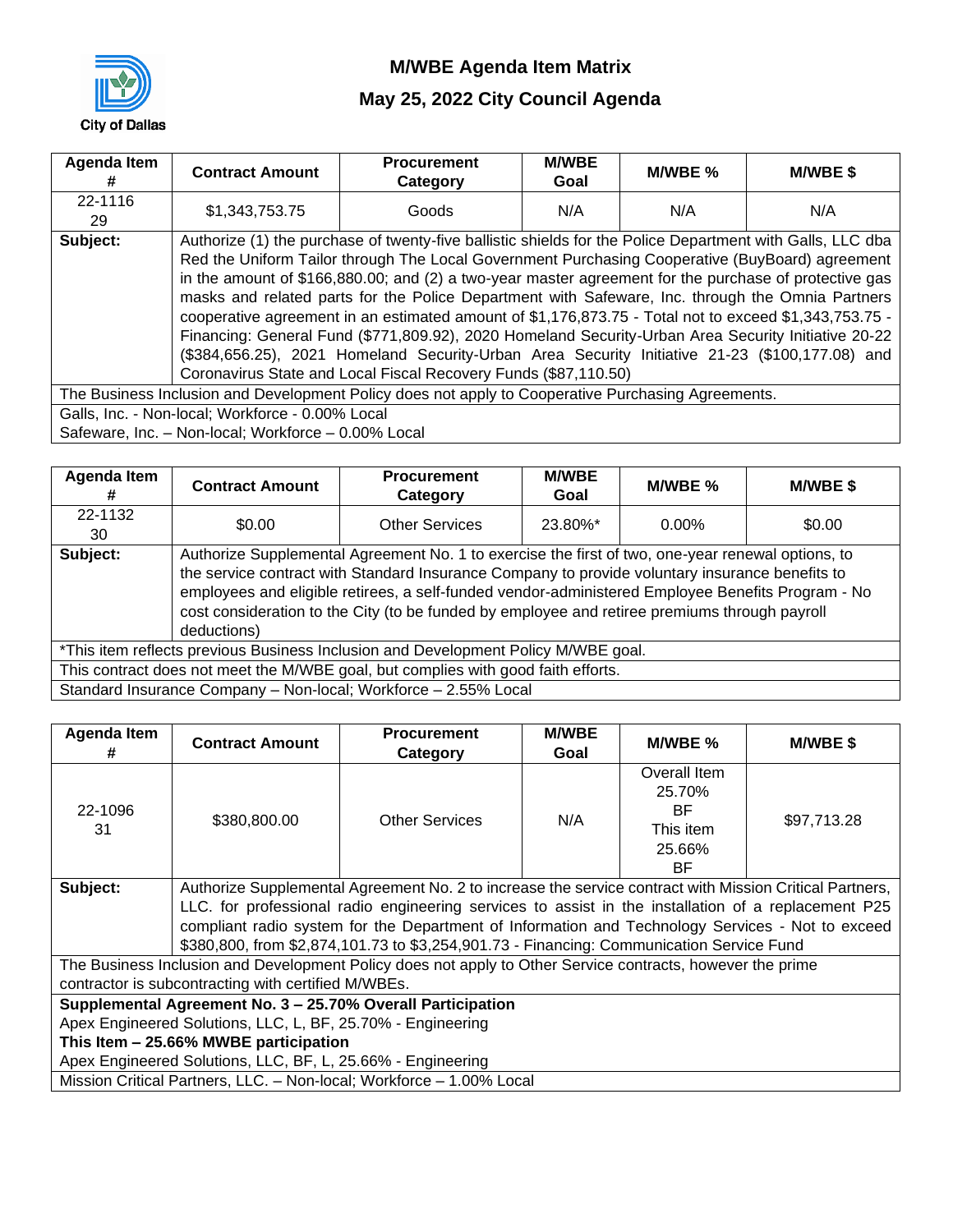

| Agenda Item<br>#                 | <b>Contract Amount</b>                            | <b>Procurement</b><br>Category                                                                             | <b>M/WBE</b><br>Goal | M/WBE %       | <b>M/WBE \$</b> |
|----------------------------------|---------------------------------------------------|------------------------------------------------------------------------------------------------------------|----------------------|---------------|-----------------|
| 22-1095<br>32                    | \$3,649,371.48                                    | <b>Other Services</b>                                                                                      | N/A                  | 100.00%<br>WF | \$3,649,371.48  |
| Subject:                         |                                                   | Authorize Supplemental Agreement No. 3 to exercise the second of three, one-year renewal options to        |                      |               |                 |
|                                  |                                                   | the service contract with GTS Technology Services, Inc. for desktop support services for the Department    |                      |               |                 |
|                                  |                                                   | of Information and Technology Services - Not to exceed \$3,649.371.48 - Financing: Data Services fund      |                      |               |                 |
|                                  | (subject to annual appropriations)                |                                                                                                            |                      |               |                 |
|                                  |                                                   | The Business Inclusion and Development Policy does not apply to Other Service contracts, however the prime |                      |               |                 |
| contractor is a certified M/WBE. |                                                   |                                                                                                            |                      |               |                 |
|                                  | GTS Technology Services, Inc, HF, NL, 0.00% Local |                                                                                                            |                      |               |                 |
|                                  |                                                   | GTS Technology Services, Inc. - Non-local; Workforce - 0.00% Local                                         |                      |               |                 |

| Agenda Item<br># | <b>Contract Amount</b>                                     | <b>Procurement</b><br>Category                                                                                                                                                                                                                                                                                                                                                                                                                                                                                   | <b>M/WBE</b><br>Goal | M/WBE %      | <b>M/WBE \$</b> |
|------------------|------------------------------------------------------------|------------------------------------------------------------------------------------------------------------------------------------------------------------------------------------------------------------------------------------------------------------------------------------------------------------------------------------------------------------------------------------------------------------------------------------------------------------------------------------------------------------------|----------------------|--------------|-----------------|
| 22-394<br>34     | \$13,921,735.00                                            | Construction                                                                                                                                                                                                                                                                                                                                                                                                                                                                                                     | 32.00%               | 34.00%<br>HM | \$4,733,389.00  |
| Subject:         |                                                            | Authorize a construction services contract for the installation and rehabilitation of water and wastewater<br>mains and appurtenances at 13 locations (list attached to the Agenda Information Sheet) - Douglas<br>Dailey Construction, LLC, lowest responsible bidder of four - Not to exceed \$13,921,735.00 - Financing:<br>Water (Drinking Water) - TWDB 2020 Fund (\$8,678,086.34), Wastewater (Clean Water) - TWDB 2021<br>Fund (\$4,000,900.57), Water (Drinking Water) - TWDB 2021 Fund (\$1,242,748.09) |                      |              |                 |
|                  | This contract exceeds the M/WBE goal.                      |                                                                                                                                                                                                                                                                                                                                                                                                                                                                                                                  |                      |              |                 |
|                  | Muniz Construction, LLC, L, HM, 25.00% - Open Cut Concrete |                                                                                                                                                                                                                                                                                                                                                                                                                                                                                                                  |                      |              |                 |
|                  | L.A. Banda LLC, L, HM, 9.00% - Open Cut Concrete           |                                                                                                                                                                                                                                                                                                                                                                                                                                                                                                                  |                      |              |                 |
|                  |                                                            | Douglas Dailey Construction, LLC - Non-local; Workforce - 22.85% Local                                                                                                                                                                                                                                                                                                                                                                                                                                           |                      |              |                 |

| Agenda Item<br># | <b>Contract Amount</b>                                                                                                                                                                                                                                                                   | <b>Procurement</b><br>Category                                                                                                                                                                                                                                                                                                                                                                                                                                                                                                                                                                                                                                                                              | <b>M/WBE</b><br>Goal | M/WBE %                     | <b>M/WBE \$</b> |  |
|------------------|------------------------------------------------------------------------------------------------------------------------------------------------------------------------------------------------------------------------------------------------------------------------------------------|-------------------------------------------------------------------------------------------------------------------------------------------------------------------------------------------------------------------------------------------------------------------------------------------------------------------------------------------------------------------------------------------------------------------------------------------------------------------------------------------------------------------------------------------------------------------------------------------------------------------------------------------------------------------------------------------------------------|----------------------|-----------------------------|-----------------|--|
| 22-662<br>35     | \$5,886,800.00                                                                                                                                                                                                                                                                           | Construction                                                                                                                                                                                                                                                                                                                                                                                                                                                                                                                                                                                                                                                                                                | 32.00%               | 13.65%<br>HF, BF, WF,<br>HМ | \$803,727.00    |  |
| Subject:         |                                                                                                                                                                                                                                                                                          | Authorize (1) a construction services contract for the installation of erosion control improvements at 8<br>locations (list attached to the Agenda Information Sheet) and (2) an increase in appropriations in an<br>amount not to exceed \$1,316,901.00 in the Storm Drainage Management Capital Construction Fund -<br>Austin Filter Systems, Inc., lowest responsible bidder of four - Not to exceed \$5,886,800.00 - Financing:<br>Storm Drainage Management Capital Construction Fund (\$2,896,706.00), Flood Control (D) Fund (2017<br>General Obligation Bond Funds) (\$2,525,019.00), Wastewater Capital Improvement G Fund<br>(\$328,075.00), and Street and Alley Improvement Fund (\$137,000.00) |                      |                             |                 |  |
|                  |                                                                                                                                                                                                                                                                                          | This contract does not meet the M/WBE goal, but complies with good faith efforts.                                                                                                                                                                                                                                                                                                                                                                                                                                                                                                                                                                                                                           |                      |                             |                 |  |
|                  | DFW Aggregates LLC, L, HF, 1.59% - Hauling                                                                                                                                                                                                                                               |                                                                                                                                                                                                                                                                                                                                                                                                                                                                                                                                                                                                                                                                                                             |                      |                             |                 |  |
|                  | CowTown Redi-Mix, NL, WF, 2.63% - Concrete Supplier<br>Champion Fuel Solutions, NL, WF, 3.49% - Fuel Delivery<br>Gonzalez and Schneeberg, NL, HM, 0.42% - Surveyors<br>Buyers Barricades Inc, NL, WF, 0.40% - Traffic Control<br>C Greenscaping LP, NL, HF, 0.75% - Sod, Seeding Topsoil | Llano River Fence Company, L, BF, 0.74% - Site Cleaning, Tree Removal<br>Elite Erosion Supply, NL, WF, 3.58% - Gabion and Anchor Supplier                                                                                                                                                                                                                                                                                                                                                                                                                                                                                                                                                                   |                      |                             |                 |  |
|                  | Austin Filter Systems, Inc - Non-local; Workforce - 0.00% Local                                                                                                                                                                                                                          |                                                                                                                                                                                                                                                                                                                                                                                                                                                                                                                                                                                                                                                                                                             |                      |                             |                 |  |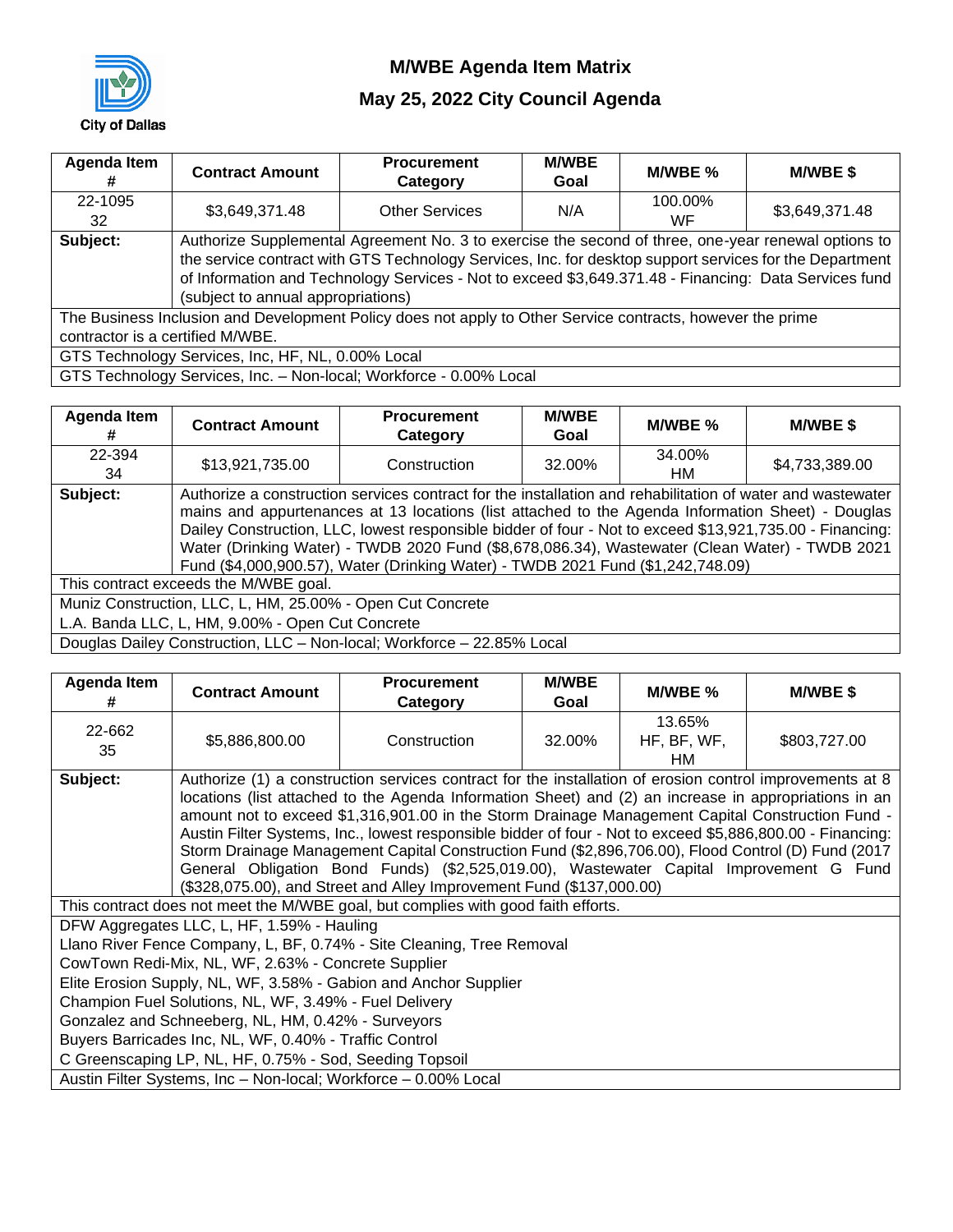

| <b>Agenda Item</b><br># | <b>Contract Amount</b>                                                                                          | <b>Procurement</b><br>Category                                                                                                                                                   | <b>M/WBE</b><br>Goal | M/WBE %                                                               | M/WBE\$      |  |  |
|-------------------------|-----------------------------------------------------------------------------------------------------------------|----------------------------------------------------------------------------------------------------------------------------------------------------------------------------------|----------------------|-----------------------------------------------------------------------|--------------|--|--|
| 22-1217<br>38           | \$560,431.54                                                                                                    | Construction                                                                                                                                                                     | 32.00%               | Overall Item<br>27.42%<br>HM, HF, WF<br>This Item<br>44.61%<br>WF, HM | \$249,950.22 |  |  |
| Subject:                |                                                                                                                 | Authorize an increase to the construction services contract with J.C. Commercial Inc. for Change Order                                                                           |                      |                                                                       |              |  |  |
|                         |                                                                                                                 | No. 15 for additional work at the Willie B. Johnson Recreation Center in Hamilton Park, located at 12225                                                                         |                      |                                                                       |              |  |  |
|                         |                                                                                                                 | Willowdell Drive - Not to exceed \$560,431.54, from \$8,010,089.79 to \$8,570,521.33 - Financing: Park<br>and Recreation Facilities (B) Fund (2017 General Obligation Bond Fund) |                      |                                                                       |              |  |  |
|                         | This contract exceeds the M/WBE goal.                                                                           |                                                                                                                                                                                  |                      |                                                                       |              |  |  |
|                         | Change Order No. 15 - 27.42% Overall MWBE participation                                                         |                                                                                                                                                                                  |                      |                                                                       |              |  |  |
|                         | NX Electric, NL, HM, 7.59% - Electric Alarm and Fire                                                            |                                                                                                                                                                                  |                      |                                                                       |              |  |  |
|                         | Walker Drywall, Inc., NL, WF, 5.86% - Drywall                                                                   |                                                                                                                                                                                  |                      |                                                                       |              |  |  |
|                         | Ramon Franklin, NL, WF, 5.29% - Roofing                                                                         |                                                                                                                                                                                  |                      |                                                                       |              |  |  |
|                         |                                                                                                                 | Advance Glass Systems, Inc., NL WF, 3.81% - Glass and Glazing                                                                                                                    |                      |                                                                       |              |  |  |
|                         | A Star Heat and Air, L, HM, 2.57% - Plumbing                                                                    |                                                                                                                                                                                  |                      |                                                                       |              |  |  |
|                         | Pennington Commercial, DC, WF, 1.00% - Flooring                                                                 |                                                                                                                                                                                  |                      |                                                                       |              |  |  |
|                         | Posadas Painting, L, HM, 0.84% - Painting                                                                       |                                                                                                                                                                                  |                      |                                                                       |              |  |  |
|                         | Universal Fence, DC, WF, 0.19% - Fencing<br>D10 Specialties, LLC, DC, HM, 0.17% - Specialties                   |                                                                                                                                                                                  |                      |                                                                       |              |  |  |
|                         |                                                                                                                 | Rocky Duron & Associates, Inc., L, HF, 0.10% - Benches and Lockers                                                                                                               |                      |                                                                       |              |  |  |
|                         | This Item - 44.61% MWBE participation                                                                           |                                                                                                                                                                                  |                      |                                                                       |              |  |  |
|                         |                                                                                                                 | Advance Glass Systems, Inc., NL WF, 15.97% - Glass and Glazing                                                                                                                   |                      |                                                                       |              |  |  |
|                         | Ramon Franklin, NL, WF, 9.51% - Roofing                                                                         |                                                                                                                                                                                  |                      |                                                                       |              |  |  |
|                         | NX Electric, NL, HM, 7.54% - Electric Alarm and Fire                                                            |                                                                                                                                                                                  |                      |                                                                       |              |  |  |
|                         | Walker Drywall, Inc., NL, WF, 4.70% - Drywall                                                                   |                                                                                                                                                                                  |                      |                                                                       |              |  |  |
|                         | Posadas Painting, L, HM, 3.52% - Painting                                                                       |                                                                                                                                                                                  |                      |                                                                       |              |  |  |
|                         | A Star Heat and Air, L, HM, 2.75% - Plumbing                                                                    |                                                                                                                                                                                  |                      |                                                                       |              |  |  |
|                         | Pennington Commercial, DC, WF, 0.33% - Flooring                                                                 |                                                                                                                                                                                  |                      |                                                                       |              |  |  |
|                         | D10 Specialties, LLC, DC, HM, 0.29% - Specialties<br>J.C. Commercial, Inc. - Non-local; Workforce - 0.00% Local |                                                                                                                                                                                  |                      |                                                                       |              |  |  |
|                         |                                                                                                                 |                                                                                                                                                                                  |                      |                                                                       |              |  |  |